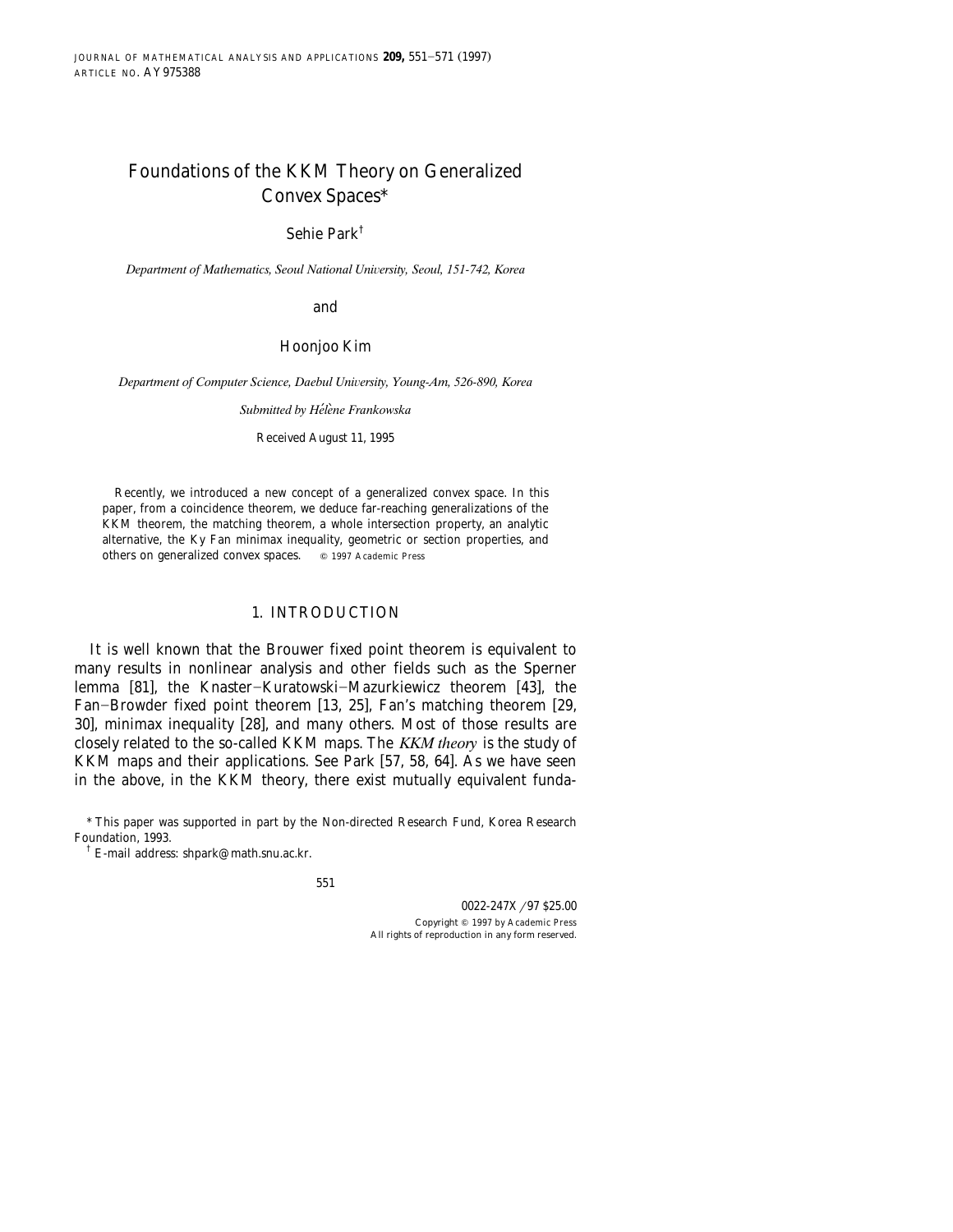mental theorems from which most of the other important results in the

theory can be deduced.<br>In our previous work [68], we obtained a coincidence theorem for a class  $\mathfrak{A}^{\kappa}_{c}$  of admissible maps defined on generalized convex spaces and its applications to an abstract variational inequality, a new KKM type theo-<br>rem, and fixed point theorems. The present paper is a continuation of [68].

In this paper, we give such fundamental theorems in the KKM theory related to the class  $\mathfrak{A}^{\,\kappa}_{\,c}$  of maps defined on generalized convex spaces which are adequate to establish theories on fixed points, coincidence points, KKM maps, variational inequalities, best approximations, and many<br>others. Actually, from the basic coincidence theorem in [68] we deduce far-reaching generalizations of the KKM theorem, the matching theorem, a whole intersection property, an analytic alternative, the Ky Fan minimax inequality, geometric properties, and others for the maps in  $\mathfrak{A}^{\,\kappa}_{\,c}$  defined on generalized convex spaces.

Our new results extend, improve, and unify main theorems in many published works.

#### 2. PRELIMINARIES

A *multifunction* (or *map*)  $F: X \rightarrow Y$  is a function from a set *X* into the power set  $2^Y$  of *Y*; that is, a function with the *values Fx*  $\subset Y$  for  $x \in X$ and the *fibers*  $F^{-}y = \{x \in X : y \in Fx\}$  for  $y \in Y$ . As usual, the set  $\{(x, y):$  $y \in Fx$  is called either the *graph* of *F*, or, simply, *F*. For  $A \subset X$ , let  $F(A) = \bigcup \{Fx: x \in A\}$ . A map  $F: X \rightarrow Y$  is *compact* provided  $F(X)$  is contained in a compact subset of a topological space *Y*. For any  $B \subset Y$ , the *lower inverse* and *upper inverse* of *B* under *F* are defined by

$$
F^{-}(B) = \{x \in X : Fx \cap B \neq \emptyset\} \quad \text{and} \quad F^{+}(B) = \{x \in X : Fx \subset B\},\
$$

resp. The *(lower) inverse* of  $F: X \rightarrow Y$  is the map  $F^{-}: Y \rightarrow X$  defined by  $x \in F^-y$  if and only if  $y \in Fx$ . Given two maps  $\overline{F}$ :  $X \rightarrow Y$  and  $G$ :  $Y \rightarrow Z$ , the *composite GF*:  $X \sim Z$  is defined by  $(GF)x = G(Fx)$  for  $x \in X$ .

For topological spaces  $X$  and  $Y$ , a map  $F: X \rightarrow Y$  is *upper semicontinuous* (u.s.c.) if it has nonempty values and, for each closed set  $B \subset Y$ ,  $F^{-}(B)$  is closed in *X*.

Note that composites of u.s.c. maps are u.s.c. and that the image of a compact set under an u.s.c. map with compact values is compact.

 $Let$  denote the closure.

An *admissible* class  $\mathfrak{A}_{c}^{k}(X, Y)$  of maps  $T: X \rightarrow Y$  is one such that, for each *T* and each compact subset *K* of  $\overrightarrow{X}$ , there exists a map  $\Gamma \in \mathfrak{A}_c(K, Y)$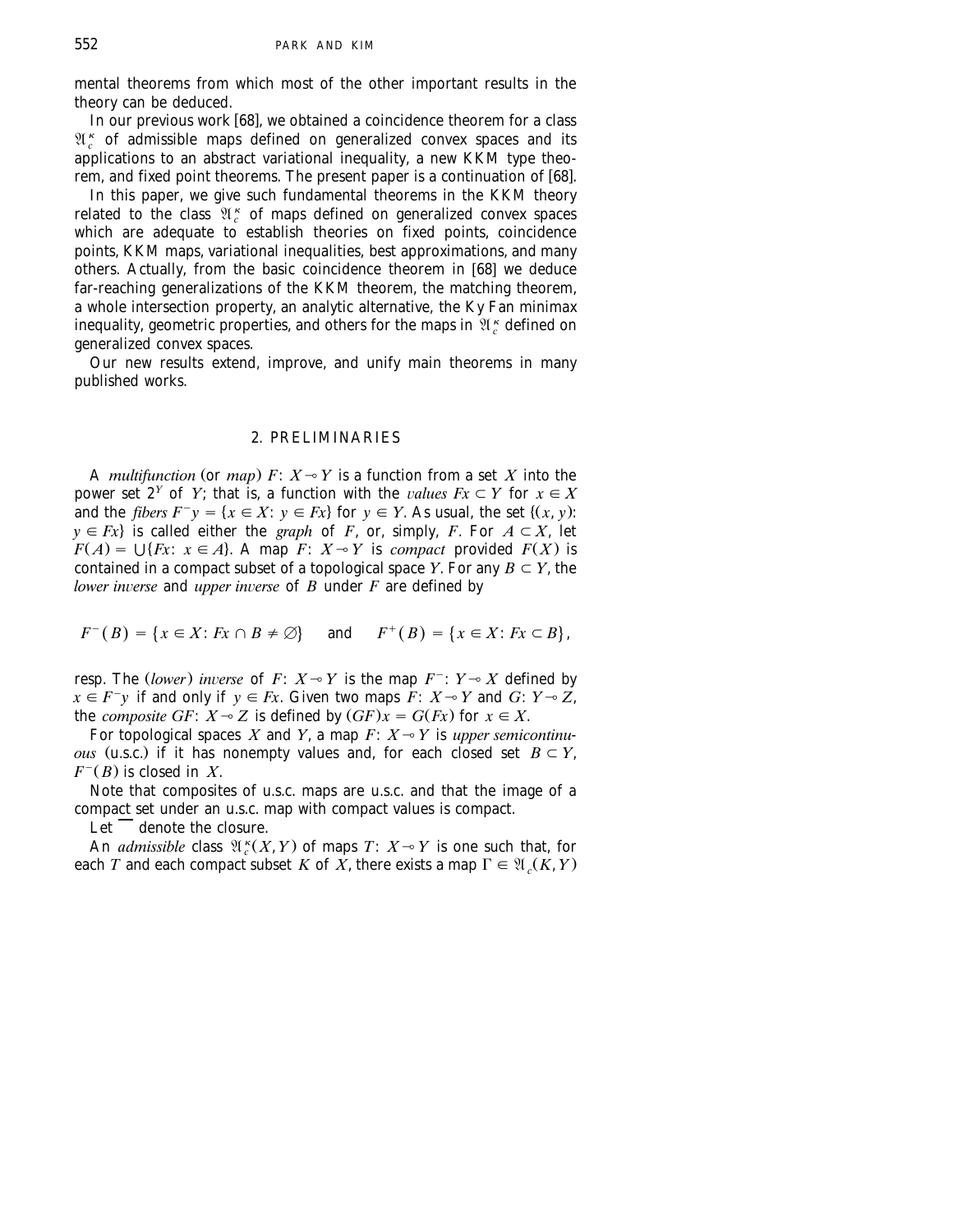satisfying  $\Gamma x \subset Tx$  for all  $x \in K$ , where  $\mathfrak{A}_c$  consists of finite composites of maps in  $\mathfrak{A}$ , and  $\mathfrak{A}$  is a class of maps satisfying the following properties:

- (i)  $\mathfrak A$  contains the class  $\mathbb C$  of (single-valued) continuous functions;
- (ii) each  $F \in \mathfrak{A}_c$  is u.s.c. and compact-valued; and
- (iii) for any polytope *P*, each  $F \in \mathfrak{A}$  *(P, P)* has a fixed point.

Examples of  $\mathfrak A$  are continuous functions  $\mathbb C$ , the Kakutani maps  $\mathbb K$  (with convex values and codomain is a convex space), the Aronszajn maps  $M$ (with  $R_{\delta}$  values), the acyclic maps  $\mathbb{V}$  (with acyclic values), the Powers map  $\mathbb{V}_c$ , the O'Neill maps  $\mathbb{N}$  (continuous with values of one or *m* acyclic components, where  $\overline{m}$  is fixed), the approachable maps  $\overline{A}$  in topological vector spaces, admissible maps of Górniewicz, permissible maps of Dzedzej, and many others. Note that  $\mathbb{V}_c^+$  due to Park, Singh, and Watson [69] and  $\mathbb{V}_c^+$  and w  $\mathbb{V}_c^+$  and w  $\mathbb{V}_c^+$  and w  $\mathbb{V}_c^+$  an  $\mathbb{K}_{c}^{+}$  due to Lassonde [49] are examples of  $\mathfrak{A}_{c}^{\kappa}$ . For details, see [61, 64, 65,  $671.$ 

More recently, the approximable maps  $\mathbb{A}^k(X, Y)$  are due to Ben-El-Mechaiekh and Idzik [10], where X and Y are subsets of topological vector spaces (t.v.s.). They noted that if  $X$  is a convex subset of a locally convex Hausdorff t.v.s., then any u.s.c. map  $T\colon\thinspace X\!\multimap\! X$  with compact values belongs to  $\mathbb{A}^{\kappa}$  whenever the functional values are all (1) convex, (2) contractible,  $(3)$  decomposable, or  $(4)$   $\infty$ -proximally connected.

For a nonempty set *D*, let  $\langle D \rangle$  denote the set of all nonempty finite subset of *D* and  $|D|$  the cardinality of *D*. Let  $\Delta_n$  denote the standard *n*-simplex; that is,

$$
\Delta_n=\left\{u\in\mathbf{R}^{n+1}\colon u=\sum_{i=1}^{n+1}\lambda_i(u)e_i,\,\lambda_i(u)\geq 0,\,\sum_{i=1}^{n+1}\lambda_i(u)=1\right\},
$$

where  $e_i$  is the *i*th unit vector in  $\mathbf{R}^{n+1}$ .

Let  $\overrightarrow{X}$  be a set (in a vector space) and  $\overrightarrow{D}$  a nonempty subset of  $X$ . Then  $(X, D)$  is called a *convex space* if convex hulls of any nonempty finite subsets of  $D$  are contained in  $X$  and  $X$  has a topology that induces the Euclidean topology on such convex hulls. If  $X = D$ , then  $X = (X, X)$ becomes a convex space in the sense of Lassonde  $[46]$ .

Let *X* be a topological space. A *c*-*structure* on *X* is given by a map *F*:  $\langle X \rangle \rightarrow X$  such that

- (1) for all  $A \in \langle X \rangle$ ,  $F(A)$  is nonempty and contractible; and
- (2) for all  $A, B \in \langle X \rangle$ ,  $A \subset B$  implies  $F(A) \subset F(B)$ .

A pair  $(X, F)$  is then called a *c*-*space* by Horvath [38] and an *H*-*space* by Bardaro and Ceppitelli  $[4-6]$ .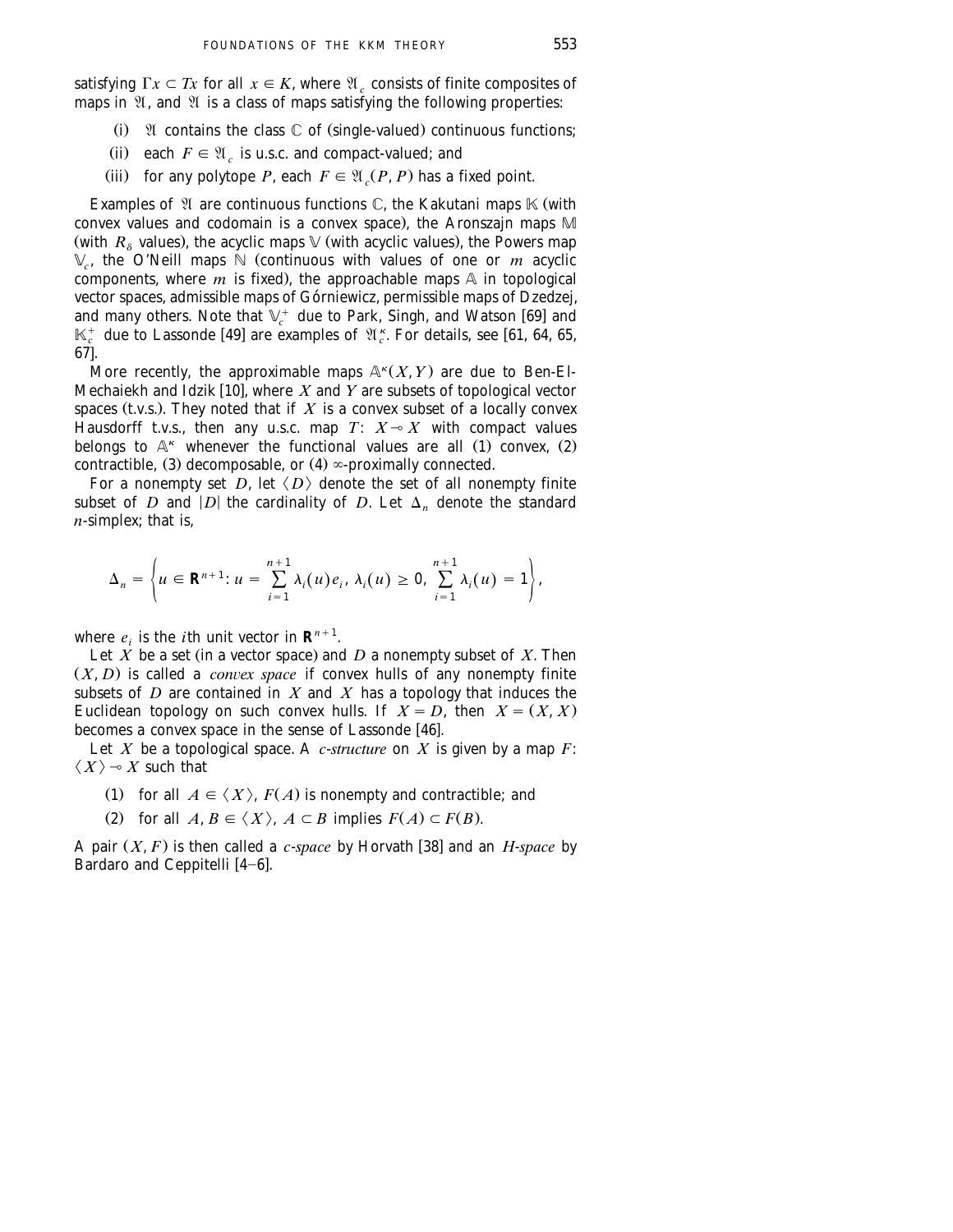A *generalized convex space* or a *G*-*convex space*  $(X, D; \Gamma)$  consists of a topological space X, a nonempty subset D of X, and a map  $\Gamma: \langle D \rangle \rightarrow X$ with nonempty values such that

(1) for each  $A, B \in \langle D \rangle$ ,  $A \subset B$  implies  $\Gamma(A) \subset \Gamma(B)$ ; and

(2) for each  $A \in \langle D \rangle$  with  $|A| = n + 1$ , there exists a continuous function  $\phi_A: \Delta_n \to \Gamma(A)$  such that  $J \in \langle A \rangle$  implies  $\phi_A(\Delta_i) \subset \Gamma(J)$ .

Here  $\Delta_I$  denotes the face of  $\Delta_n$  corresponding to  $J \in \langle A \rangle$ . For details on *G*-convex spaces, see [67, 68].

We may write  $\Gamma(A) = \Gamma_A$  for each  $A \in \langle D \rangle$ . For an  $(X, D; \Gamma)$ , a subset *C* of *X* is said to be *G*-*convex* if for each  $A \in \langle D \rangle$ ,  $A \subset C$  implies  $\Gamma_A \subset C$ .

Note that  $\Gamma_A$  does not need to contain *A* for  $A \in \langle D \rangle$ . If  $D = X$ , then  $(X, D; \Gamma)$  will be denoted by  $(X; \Gamma)$ .

Any convex space  $(X, D)$  becomes a *G*-convex space  $(X, D; \Gamma)$  by putting  $\Gamma_A = \text{co } A$ , where co denotes the convex hull. An *H*-space  $(X, F)$ is a *G*-convex space  $(X; \Gamma)$ . In fact, by putting  $\Gamma_A = F(A)$  for each  $A \in \langle X \rangle$  with  $|A| = n + 1$ , there exists a continuous map  $\phi_A: \Delta_n \to X$ such that for all  $J \subset A$ ,  $\phi_A(\Delta_J) \subset F(J)$  by Horvath [38, Theorem 1].

The other major examples of *G*-convex spaces are convex subsets of a t.v.s., metric spaces with Michael's convex structure [52], *S*-contractible spaces  $[70-72]$ , Horvath's pseudo-convex spaces  $[36]$ , Komiya's convex spaces [45], Bielawski's simplicial convexities [11], and Joó's pseudoconvex spaces  $[40]$ .

For a convex space  $(X, D)$ , a map *G*:  $D \sim X$  is called a *KKM map* if  $\text{co } N \subset G(N)$  for each  $N \in \langle D \rangle$ .

For a *G*-convex space  $(X, D; \Gamma)$ , a map *G*:  $D \sim X$  is called a *G-KKM map* if  $\Gamma_N \subset G(N)$  for each  $N \in \langle D \rangle$ .

## 3. COINCIDENCE AND MATCHING THEOREMS

We begin with the following coincidence theorem [68, Theorem 1]:

THEOREM 1. *Let*  $(X, D; \Gamma)$  *be a G-convex space, Y a Hausdorff space, S:*  $D \sim Y$ ,  $T: X \sim Y$  maps, and  $F \in \mathfrak{A}^{\kappa}_{c}(X, Y)$ . Suppose that

 $(1.1)$  *for each*  $x \in D$ , *Sx is compactly open in Y*;

(1.2) for each  $y \in F(X)$ ,  $M \in \langle S^-y \rangle$  implies  $\Gamma_M \subset T^-y$ ;

(1.3) there exists a nonempty compact subset K of Y such that  $\overline{F(X)} \cap$  $K \subset S(D)$ ; *and*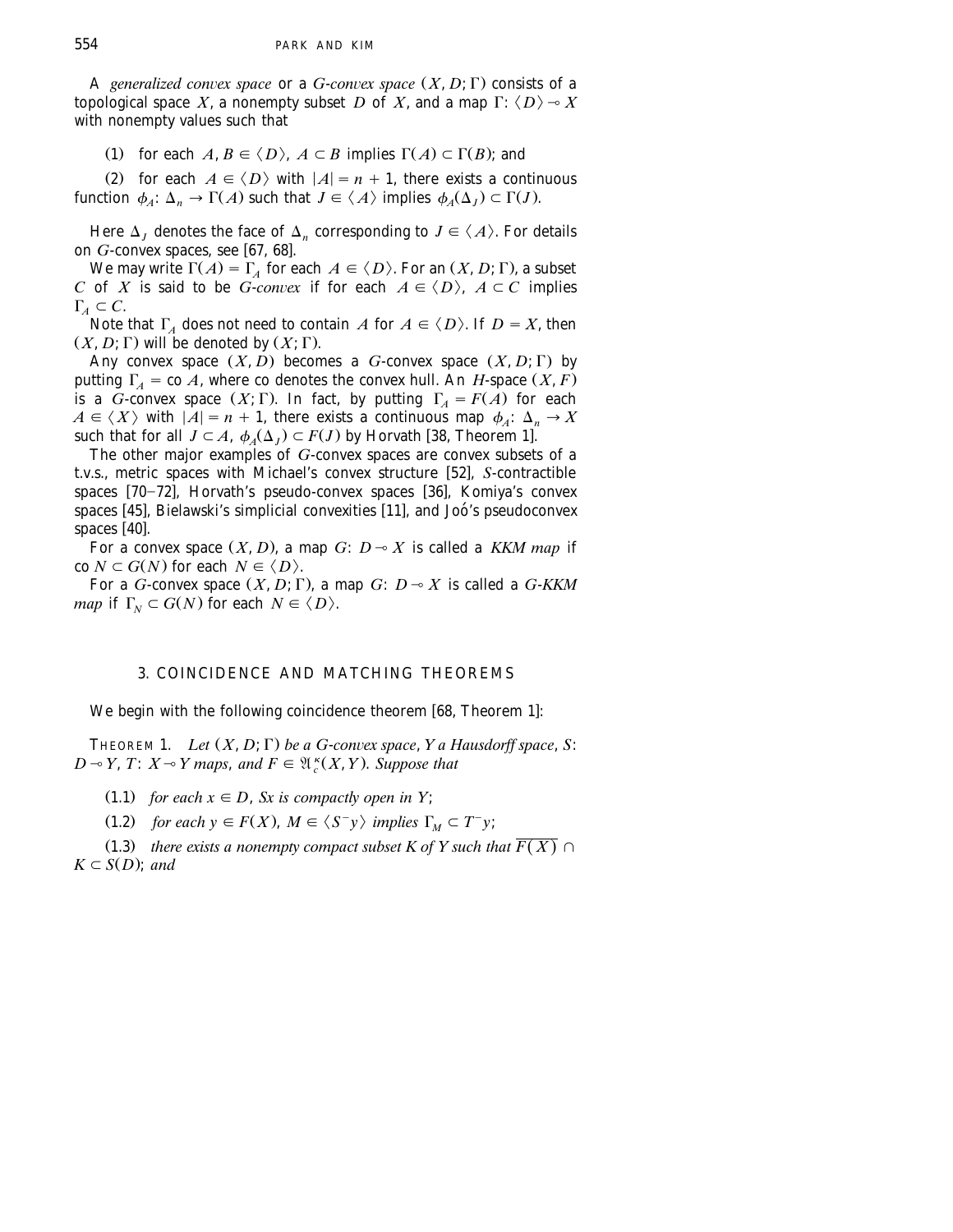Ž . 1.4 *either*

(i)  $Y \setminus K \subset S(M)$  for some  $M \in \langle D \rangle$ ; or

(ii) for each  $N \in \langle D \rangle$ , there exists a compact G-convex subset *L<sub>N</sub>* of *X* containing *N* such that  $F(L_N) \setminus K \subset S(L_N \cap D)$ .

*Then there exists an*  $\bar{x} \in X$  *such that*  $F\bar{x} \cap T\bar{x} \neq \emptyset$ .

From Theorem 1, we obtain the following Ky Fan type matching theorem for open covers:

THEOREM 2. *Let*  $(X, D; \Gamma)$  *be a G-convex space, Y a Hausdorff space, S:*  $D \rightarrow Y$ , and  $F \in \mathfrak{A}^{\kappa}(X, Y)$ . Suppose that

(2.1) *for each*  $x \in D$ , *Sx is compactly open*;

(2.2) *there exists a nonempty compact subset K of Y such that*  $\overline{F(X)} \cap$  $K \subset S(D)$ ; *and* 

Ž . 2.3 *either*

(i)  $Y \setminus K \subset S(M)$  for some  $M \in \langle D \rangle$ ; or

(ii) for each  $N \in \langle D \rangle$ , there exists a compact G-convex subset *L<sub>N</sub>* of *X* containing *N* such that  $F(L_N) \setminus K \subset S(L_N \cap D)$ .

*Then there exists an*  $M \in \langle D \rangle$  *such that*  $F(\Gamma_M) \cap \bigcap \{Sx : x \in M\} \neq \emptyset$ .

*Proof.* Let *H*:  $Y \sim X$  and *T*:  $X \sim Y$  be defined by  $Hy = \bigcup \{\Gamma_M :$  $M \in \langle S^-y \rangle$  for  $y \in Y$  and  $Tx = H^-x$  for  $x \in X$ . Then all of the requirements of Theorem 1 are satisfied, hence *T* and *F* have a coincidence point  $x_0 \in X$ ; that is,  $Tx_0 \cap Fx_0 \neq \emptyset$ . For  $y \in Tx_0 \cap Fx_0$ , we have  $x_0 \in T^{-}y = 0$  $\bigcup \{\Gamma_M : M \in \langle S^-y \rangle\}$ , and hence there exists a finite set  $M \subset S^{-1}y \subset D$ such that  $x_0 \in \Gamma_M$ . Since  $M \in \langle S^{-1}y \rangle$  implies  $y \in S_x$  for all  $x \in M$ , we have  $y \in Fx_0 \cap \bigcap \{Sx : x \in M\}$ . This completes our proof.

*Particular Forms.* (1) The origin of Theorem 2 goes back to Fan [29, 30] for a convex subset  $X = Y = D$  of a t.v.s. and  $F = 1_X$ .

(2) For a convex space  $X$ , Theorem 2 reduces to Park  $[64,$  Theorem 6] and, for  $\mathbb V$  instead of  $\mathfrak{A}_{c}^{\kappa}$  to Park [57, Theorem 5], which includes his earlier results in  $[54, 55]$ .

(3) For an *H*-space *X* and  $F = 1<sub>x</sub>$ , Theorem 2 extends Park [59, Theorem 5; 60, Theorem 5] and Ding and Tan [23, Theorems 3, 6, 7, and Lemma 4].

From Theorem 2, we deduce a KKM type result of fundamental importance.

Recall that a family of sets is said to have the *finite intersection property* if the intersection of each finite subfamily is not empty.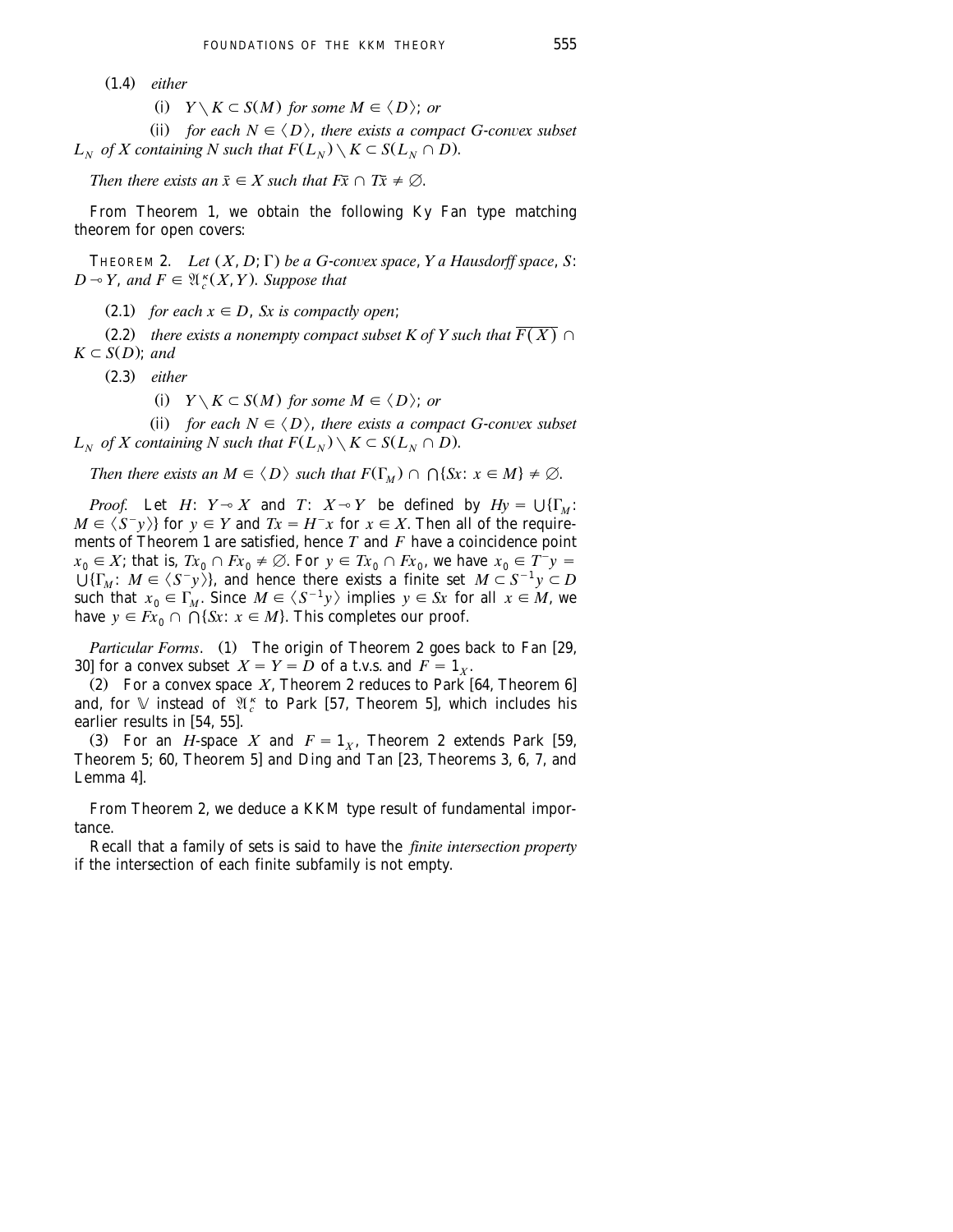COROLLARY. *Let*  $(X, D; \Gamma)$  *be a G-convex space*, *Y a Hausdorff space*,  $F \in \mathfrak{A}_{\epsilon}^{\kappa}(X, Y)$ , and  $H: D \to Y$  such that, for any  $N \in \langle D \rangle$ ,  $F(\Gamma_{N}) \subset H(N)$ . *Then the family*  $\{Hx : x \in D\}$  *has the finite intersection property.* 

*Proof.* Suppose that  $\bigcap \{\overline{Hx}: x \in M\} = \emptyset$  for some  $M \in \langle D \rangle$ . Put  $Sx = Y \setminus \overline{Hx}$  for each  $x \in D$ . Then *Sx* satisfies (2.1), (2.2), and (2.3)(i), since  $S(M) = Y$ . By the conclusion of Theorem 2,  $F(\Gamma_M) \cap \Gamma(X)$ :  $x \in$  $M$   $\neq \emptyset$ ; that is,  $F(\Gamma_M) \not\subset \bigcup \{\overline{Hx}: x \in M\}$ , hence

$$
F(\Gamma_M) \not\subset H(M),
$$

a contradiction. This completes our proof.

*Particular Forms.* (1) The origin of the Corollary is due to Fan [25] for a t.v.s.  $E = X = Y$  and  $F = 1<sub>E</sub>$ , and to Dugundji and Granas [24].

(2) For  $\mathbb{K}_{c}$  instead of  $\mathfrak{A}_{c}^{K}$ , a convex set  $X = D$  in a t.v.s., and a convex space *Y*, the Corollary reduces to Lassonde [47, Theorem 2].

(3) For a convex space  $X$ , the Corollary reduces to Park [64, Corollary  $2<sup>1</sup>$ .

#### 4. THE KKM THEOREMS RELATED TO ADMISSIBLE MAPS

Theorem 2 can be stated in its contrapositive form and in terms of the complement *Gx* of *Sx* in *Y*. Then we obtain the following KKM theorem for *G*-convex spaces:

THEOREM 3. *Let*  $(X, D; \Gamma)$  *be a G-convex space*,  $Y$  *a Hausdorff space*, and  $F \in \mathfrak{A}_{c}^{k}(X, Y)$ . Let G:  $D \rightarrow Y$  be a map such that

- $(3.1)$  *for each*  $x \in D$ , *Gx is compactly closed in Y*;
- $(3.2)$  *for any*  $N \in \langle D \rangle$ ,  $F(\Gamma_N) \subset G(N)$ ; *and*
- Ž . 3.3 *there exists a nonempty compact subset K of Y such that either*
	- (i)  $\bigcap$  {*Gx*:  $x \in M$ }  $\subset$  *K for some M*  $\in$   $\langle D \rangle$ ; *or*

(ii) for each  $N \in \langle D \rangle$ , there exists a compact G-convex subset *L<sub>N</sub>* of *X* containing *N* such that  $F(L_N) \cap \bigcap \{Gx : x \in L_N \cap D\} \subset K$ .

*Then*  $\overline{F(X)} \cap K \cap \bigcap \{Gx : x \in D\} \neq \emptyset$ .

*Proof.* Suppose the conclusion does not hold. Then  $\overline{F(X)} \cap K \subset S(D)$ where  $S_x = Y \setminus G_x$  for  $x \in D$ . Note that (3.1) and (3.3) imply (2.1) and (2.3), resp. Therefore, by Theorem 2, there exists an  $M \in \langle D \rangle$  such that  $F(\Gamma_M) \cap \Gamma(\{Sx : x \in M\} \neq \emptyset$ ; that is,  $F(\Gamma_M) \not\subset G(M)$ . This contradicts  $(3.2)$ .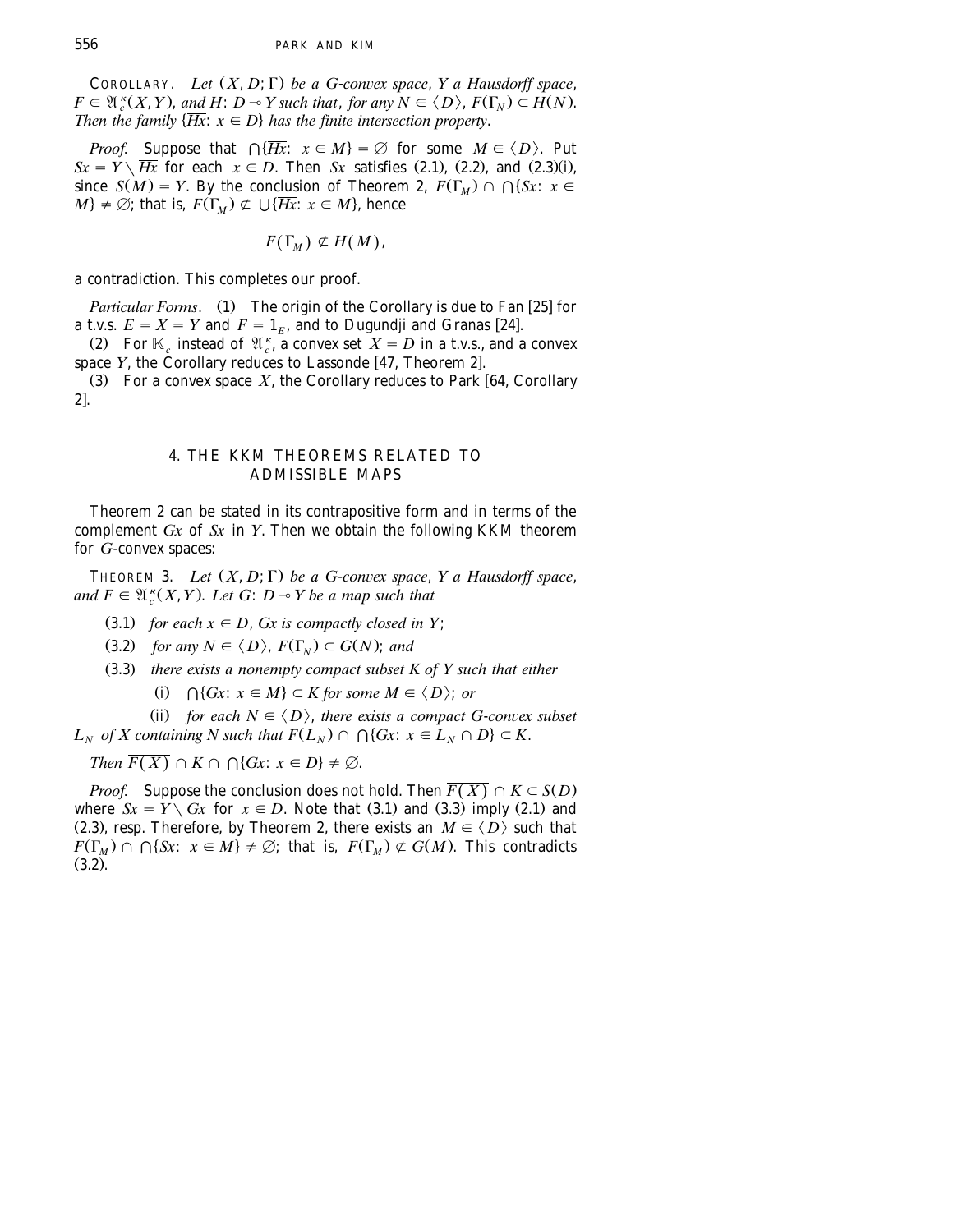*Remark*. Condition (3.2) is equivalent to  $\Gamma_N \subset F^+G(N)$ ; that is, the map  $F^+G$  is a G-KKM map. A KKM type theorem for this case different from Theorem 3 can be found in  $[57,$  Theorem 4.

*Particular Forms.* (1) The origin of Theorem 3 goes back to Sperner which is a simulated by the engine of the engine of  $\mathcal{S}$  is the simulated  $\mathcal{S}$  of  $X = Y = K = \Delta_n$ an *n*-simplex, *D* its set of vertices, and  $F = 1<sub>x</sub>$ .

(2) For a convex space  $X$ , Theorem 3 reduces to Park [64, Theorem 7]. As Park noted in  $[57]$ , a particular form  $[57]$ , Theorem 3] of  $[64]$ , Theorem 7] for V instead of  $\mathfrak{A}_{\epsilon}^{\kappa}$  includes earlier works of Fan [25, 29, 30], Lassonde [46], Chang [16], and Park [54, 55]. Moreover, in [63], Park showed that [57, Theorem 3] also extends a number of KKM type theorems due to Sehgal, Singh, and Whitfield [73], Lassonde [48], Shioji [80], Liu [51], Chang and Zhang [17], and Guillerme [33].

(3) For an *H*-space *X* and  $F = 1_X$ , Theorem 3 generalizes Horvath  $\overline{36}$ , Theoreme 3.1 and Corollaire 3; 37, I, Theorem 1 and Corollary 1], Bardaro and Ceppitelli [4, Theorem 1], Ding and Tan [23, Corollary 1 and Theorem 8], Ding, Kim, and Tan [22, Lemma 1], Park [59, Theorems 1 and 4; 60, Theorems 1 and 3], and Ding  $[21,$  Theorems 3.1-3.4].

From Theorem 3, we have another whole intersection property as follows:

THEOREM 4. *Let*  $(X, D; \Gamma)$  *be a G-convex space*,  $Y$  *a Hausdorff space*, and  $F \in \mathfrak{A}_{c}^{k}(X, Y)$ . Let G:  $D \rightarrow Y$  be a map satisfying (3.1) and (3.3). *Suppose that there exists a map H:*  $X \rightarrow Y$  *satisfying* 

 $(4.1)$  *for each*  $x \in X$ *,*  $Fx \subset Hx$ *; and* 

(4.2) *for each y*  $\in$  *F(X),*  $M \in \langle D \setminus G^{-}y \rangle$  *implies*  $\Gamma_M \subset X \setminus H^{-}y$ .

*Then*  $\overline{F(X)} \cap K \cap \bigcap \{Gx : x \in D\} \neq \emptyset$ .

*Proof.* It suffices to show that (4.1) and (4.2) imply (3.2). Suppose that there exists an  $N \in \langle D \rangle$  such that  $F(\Gamma_N) \not\subset G(N)$ ; that is, there exist an  $x \in \Gamma$ <sub>N</sub> and a  $y \in Fx$  such that  $y \notin Gz$  for all  $z \in N$ . In other words,  $N \in \langle D \setminus G^-y \rangle$ . By (4.2),  $\Gamma_N \subset X \setminus H^-y$ . Since  $x \in \Gamma_N$ , we have  $x \notin H^-y$ or  $y \notin Hx$ . Since  $y \in Fx$ , this contradicts (4.1). This completes our proof.

*Remark*. Note that (3.2) and (4.2) are equivalent if  $F = H$ . We only need to show that (3.2) implies (4.2). Suppose that there exists a  $y_0 \in F(X)$ and an  $x_0 \in \Gamma_M \cap F^{-}y_0$  for some  $M \in \langle D \setminus G^{-}y_0 \rangle$ ; that is,  $y_0 \in F_{x_0} \subset$  $F(\Gamma_M)$ , but  $y_0 \notin G(M)$ , which contradicts (3.2).

Here, in order to show that Theorems  $1-4$  are equivalent, the following suffices:

*Proof of Theorem* 1 *using Theorem* 4. Suppose that  $Fx \cap Tx = \emptyset$  for all  $x \in X$ . Let  $Gx = Y \setminus Sx$  for  $x \in D$  and  $Hx = Y \setminus Tx$  for  $x \in X$ . Then all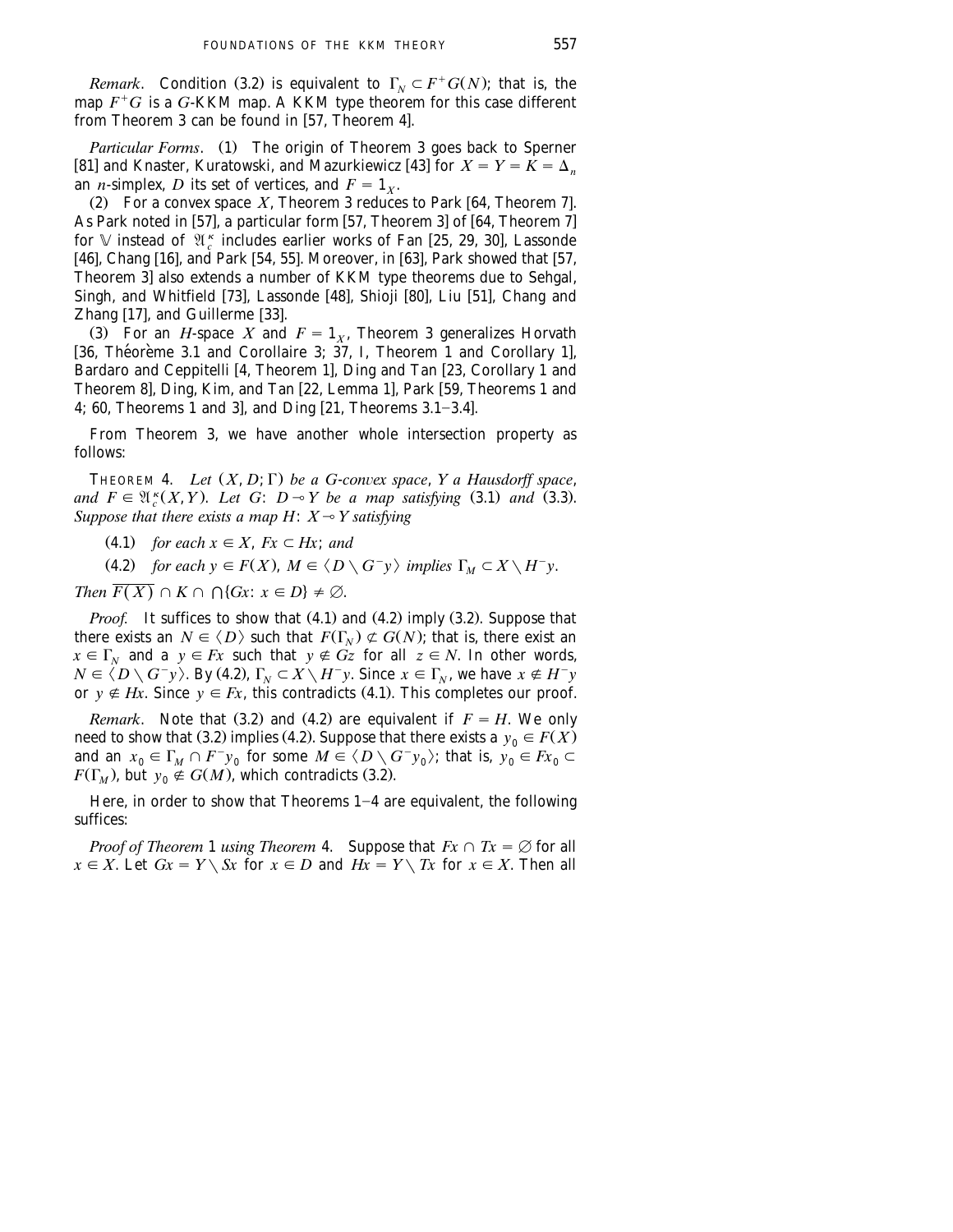of the requirements of Theorem 4 are satisfied. Therefore, there exists a  $y_0 \in \overline{F(X)} \cap K \cap \bigcap \{Gx : x \in D\}$ ; that is,  $y_0 \in \overline{F(X)} \cap K$  such that  $y_0$  $\notin$  *Sx* for all  $x \in D$ . This contradicts (1.3) in Theorem 1. This completes our proof.

*Particular Forms.* (1) The first particular form of Theorem 4 appears in Tarafdar [85] for a convex set  $X = D = Y$  of a t.v.s. and  $F = 1_X$ .

(2) For a convex space  $X$ , Theorem 4 reduces to Park [64, Theorem 8].

 $\widehat{X}$  . 3) For an *H*-space *X* and  $F = 1_x$ , Theorem 4 extends Horvath [37, I, Theorem 2], Bardaro and Ceppitelli [4, Theorem 2], Ding and Tan [23, Theorem 5], and Park  $[59,$  Theorem 7; 60, Theorem 3].

### 5. ANALYTIC ALTERNATIVES

There are many equivalent and useful formulations of Theorems  $1-4$  in the KKM theory. In this section, we give analytic alternatives.

We begin, in this section, with the following useful reformulation of Theorem 1:

THEOREM 5. *Let*  $(X, D; \Gamma)$  *be a G-convex space*, *Y a Hausdorff space*,  $F \in \mathfrak{A}_{c}^{k}(X, Y), A, B \subset Z$  sets,  $f: X \times Y \to Z$ ,  $g: D \times Y \to Z$  functions, *and K a nonempty compact subset of Y*. *Suppose that*

 $(5.1)$  *for each*  $x \in D$ ,  $\{y \in Y : g(x, y) \in A\}$  *is compactly open*;

(5.2) *for each y*  $\in$  *F(X) and M*  $\in$   $\langle \{x \in D : g(x, y) \in A\} \rangle$ , we have  $\Gamma_M \subset \{x \in X : f(x, y) \in B\};$  and

Ž . 5.3 *either*

(i) there exists an  $M \in \langle D \rangle$  such that for each  $y \in Y \setminus K$ ,  $g(x, y) \in A$  for some  $x \in M$ ; or

(ii) for each  $N \in \langle D \rangle$ , there exists a compact G-convex subset  $L_N$  of X containing N such that for each  $y \in F(L_N) \setminus K$ , there exists an  $x \in L_N \cap D$  satisfying  $g(x, y) \in A$ .

*Then either*

(a) there exists  $a \hat{y} \in \overline{F(X)} \cap K$  such that  $g(x, \hat{y}) \notin A$  for all  $x \in D$ ; *or*

(b) there exists an  $(\hat{x}, \hat{y}) \in F$  such that  $f(\hat{x}, \hat{y}) \in B$ .

*Proof of Theorem* 5 *using Theorem* 1. Consider the maps  $S: D \rightarrow Y$  and *T*:  $X \sim Y$  given by

$$
Sx = \{ y \in Y : g(x, y) \in A \} \quad \text{for } x \in D
$$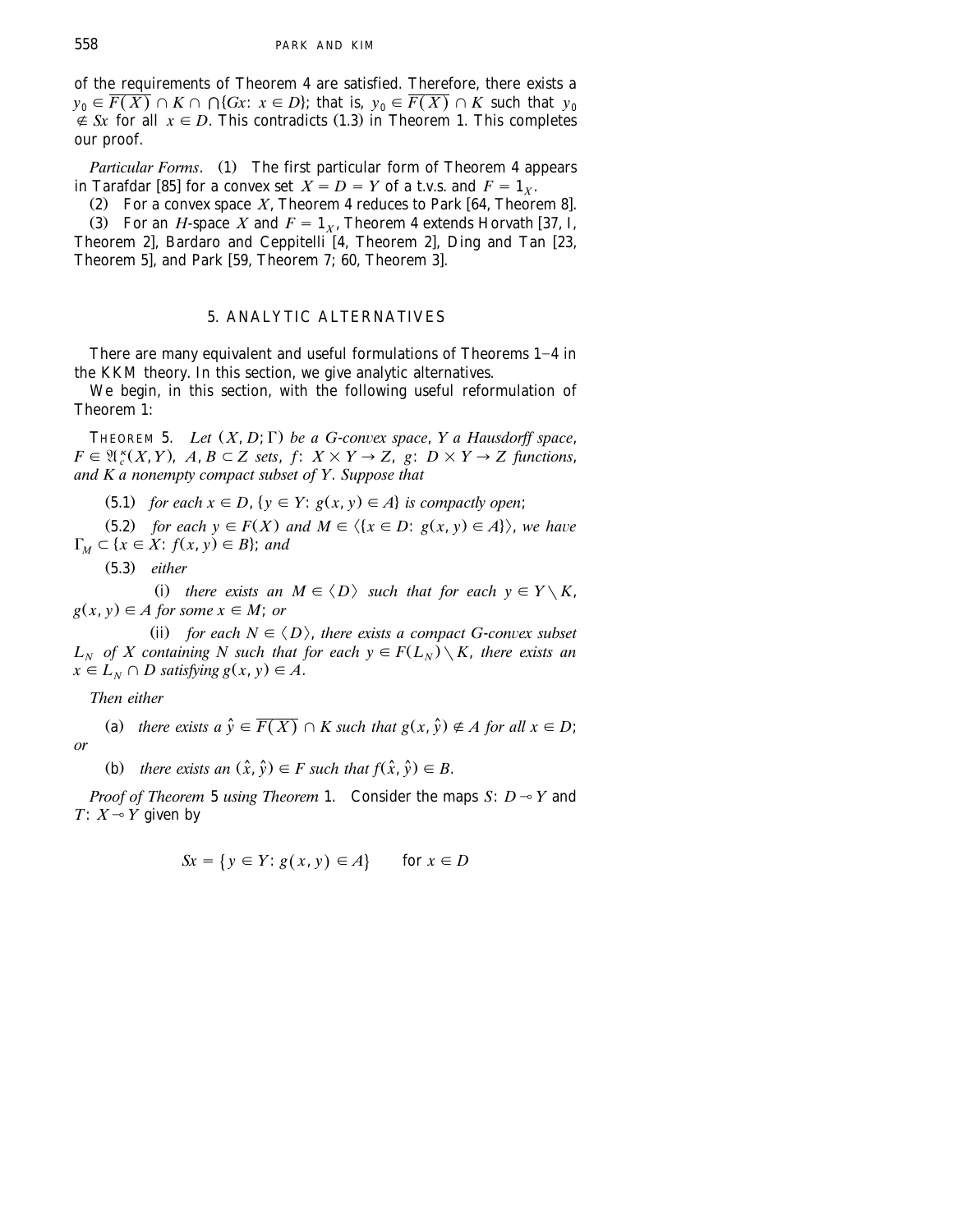and

$$
Tx = \{ y \in Y : f(x, y) \in B \} \quad \text{for } x \in X.
$$

Then  $(5.1)$ ,  $(5.2)$ , and  $(5.3)$  imply  $(1.1)$ ,  $(1.2)$ , and  $(1.4)$  in Theorem 1, resp. Suppose that (a) does not hold. Then, for each  $y \in \overline{F(X)} \cap K$  there exists an  $x \in D$  such that  $g(x, y) \in A$ ; that is,  $\overline{F(X)} \cap K \subset S(D)$ . Hence  $(1.3)$  in Theorem 1 holds. Therefore, by Theorem 1,  $F$  and  $T$  have a coincidence point; that is, (b) holds.

*Particular Forms.* (1) The first form of Theorem 5 is due to Lassonde w x 46, Theorem 1.19 for a convex space. Note that if *F* is single-valued, then *Y* is not necessarily Hausdorff. Lassonde used his result to generalize earlier works of Iohvidov [39], Fan [26], and Browder [13]. Applications of this kind of results to the Tychonoff fixed point theorem and the study of invariant subspaces of certain linear operators are given in  $[26, 39]$ .

(2) For a convex space  $X$ , Theorem 5 reduces to Park [64, Theorem 9]. In particular, for  $X = D$  and  $\mathbb {V}$  instead of  $\mathfrak{A}_{c}^{\kappa}$ , Theorem 5 reduces to Park --- P = 2222 ...

(3) For an *H*-space *X* and  $F = 1_X$ , Theorem 5 extends Bardaro and Ceppitelli [4, Theorem 3], Tarafdar  $[86,$  Theorem 4], and Park [59, Theorem 8]. Note that Bardaro and Ceppitelli adopted a Riesz space instead of any set *Z*. For an *H*-space, Theorem 5 also extends Ding [21, Theorem  $4.4$ ].

From Theorem 5, we have the following analytic alternative, which is a basis of various minimax inequalities:

THEOREM 6. *Let*  $(X, D; \Gamma)$  *be a G-convex space, Y a Hausdorff space,*  $F \in \mathfrak{A}_{c}^{k}(X, Y), \alpha, \beta \in \mathbf{R}, f: X \times Y \rightarrow \overline{\mathbf{R}}, g: D \times Y \rightarrow \overline{\mathbf{R}}$  extended real-¨*alued functions*, *and K a nonempty compact subset of Y*. *Suppose that*

**(6.1)** for each  $x \in D$ ,  $\{y \in Y : g(x, y) > \alpha\}$  is compactly open;

**(6.2)** for each  $y \in F(X)$  and  $M \in \langle \{x \in D : g(x, y) > \alpha \} \rangle$ , we have  $\Gamma_M \subset \{x \in X : f(x, y) > \beta\};$  and

Ž . 6.3 *either*

(i) there exists an  $M \in \langle D \rangle$  such that for each  $y \in Y \setminus K$ ,  $g(x, y) > \alpha$  *for some*  $x \in M$ ; *or* 

(ii) *for each*  $N \in \langle D \rangle$ *, there exists a compact G-convex subset*  $L_N$  *of X containing N such that, for each*  $y \in F(L_N) \setminus K$ , *there exists an*  $x \in L_N \cap D$  *satisfying*  $g(x, y) > \alpha$ .

*Then either*

(a) there exists  $a \hat{y} \in \overline{F(X)} \cap K$  such that  $g(x, \hat{y}) \leq \alpha$  for all  $x \in D$ ; *or*

(b) there exists an  $(\hat{x}, \hat{y}) \in F$  such that  $f(\hat{x}, \hat{y}) > \beta$ .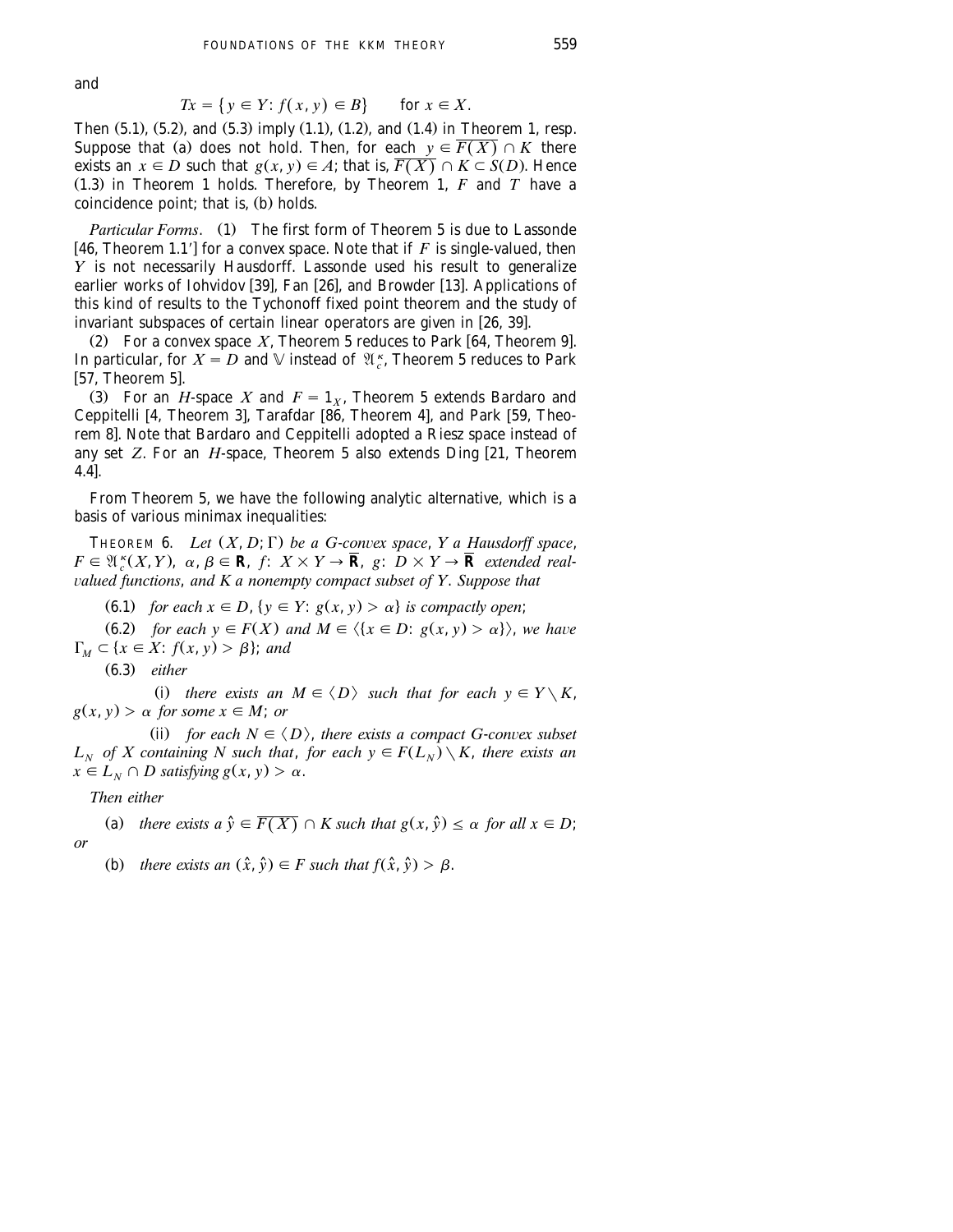*Proof.* Put  $Z = \overline{\mathbf{R}}$ ,  $A = (\alpha, \infty]$ , and  $B = (\beta, \infty]$  in Theorem 5.

*Particular Forms.* (1) The first form of Theorem 6 appeared in Ben-El-Mechaiekh *et al.* [8, 9] for a convex space  $X = D = Y = K$  and  $F = 1_X$ . The authors used their result to deduce variational inequalities of Hartman and Stampacchia and Browder, a generalization of the Ky Fan minimax inequality, and others.

(2) For a convex space  $X$ , Theorem 6 reduces to Park [64, Theorem 10], which includes earlier results of Fan [28], Brézis, Nirenberg, and Stampacchia [12], Allen [1], Granas and Liu [31, 32], Tan [84], Lin [50], Ko and Tan [44]. Deguire and Granas [20], Takahashi [83], Shih and Tan [79], Ding and Tan  $[23]$ , Ben-El-Mechaiekh  $[7]$ , Deguire  $[19]$ , and Park  $[57]$ .

(3) For an *H*-space *X* and  $F = 1_X$ , Theorem 6 extends Horvath [36, Theorem 5.1; 38, Proposition 5.1], Ding and Tan  $[23,$  Theorem 15], and Park [59, Theorem 9]. If we adopt a Riesz space instead of  $\bar{\mathbf{R}}$  in Theorem 6, then we can obtain a generalized form of Bardaro and Ceppitelli [4, Theorem 4l.

### 6. MINIMAX INEQUALITIES

From Theorem 6, we clearly have the following generalization of the Ky Fan minimax inequality:

THEOREM 7. *Under the hypothesis of Theorem* 6, *if*  $\alpha = \beta = \sup\{f(x, y):$  $(x, y) \in F$ , *then* 

(c) there exists a  $\hat{y} \in \overline{F(X)} \cap K$  such that

$$
g(x, \hat{y}) \le \sup_{(x, y) \in F} f(x, y) \quad \text{for all } x \in D;
$$

(d) we have the minimax inequality

$$
\min_{y \in K} \sup_{x \in D} g(x, y) \le \sup_{(x, y) \in F} f(x, y).
$$

In order to show that Theorem 7 is equivalent to any of Theorems  $1-6$ , we give the following:

*Proof of Theorem* 4 *using Theorem* 7. Define functions  $g: D \times Y \rightarrow \mathbb{R}$ and  $f: X \times Y \rightarrow \mathbf{R}$  by

$$
g(x, y) = \begin{cases} 0 & \text{if } y \in Gx \\ 1 & \text{otherwise} \end{cases}
$$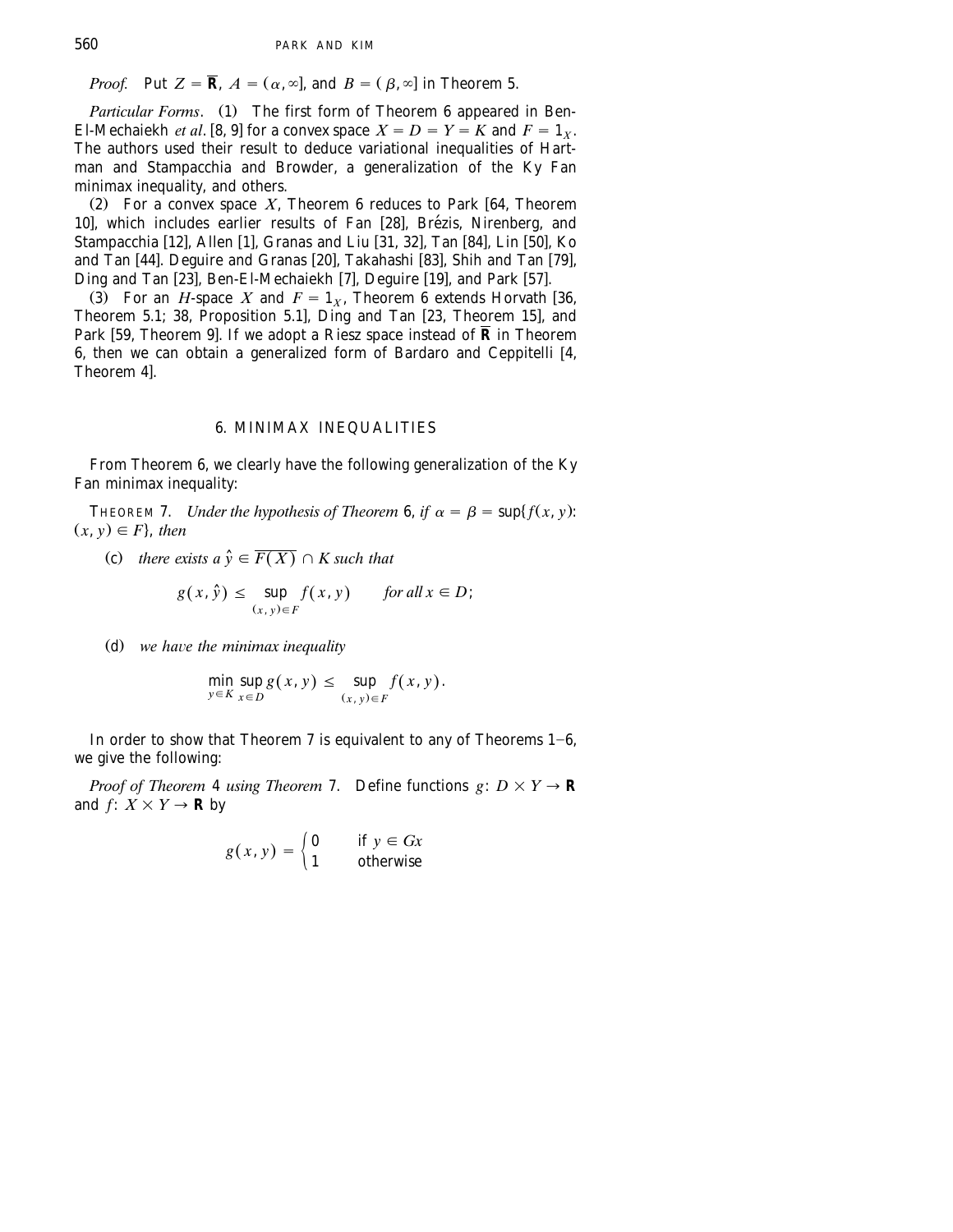for  $(x, y) \in D \times Y$  and

$$
f(x, y) = \begin{cases} 0 & \text{if } y \in Hx \\ 1 & \text{otherwise} \end{cases}
$$

for  $(x, y) \in X \times Y$ . Put  $\alpha = \beta = 0$ . Then (3.1) and (3.3) imply (6.1) and (6.3), resp. Further, (4.2) implies (6.2). In fact,  $M \in \{x \in X : g(x, y) > 0\}$ .  $\langle x \in X : g(x, y) = 1 \rangle$   $\leq \langle X \setminus G^{-}y \rangle$  implies  $\Gamma_M \subset X \setminus H^{-}y = \{x \in X : g(x, y) = 1\}$  $f(x, y) = 1$  = { $x \in X$ :  $f(x, y) > 0$ }. Therefore, by Theorem 7, there exists  $a \hat{v} \in \overline{F(X)} \cap K$  such that

$$
g(x, \hat{y}) \le \sup_{(x, y) \in F} f(x, y) \quad \text{for all } x \in D.
$$

However,  $\sup\{f(x, y): (x, y) \in F\} \leq \sup\{f(x, y): (x, y) \in H\} = 0$  by (4.1) and the definition of *f*. Hence  $g(x, \hat{y}) = 0$  for all  $x \in D$ ; that is,  $\hat{y} \in Gx$ for all  $x \in D$ . Therefore,

$$
\overline{F(X)} \cap K \cap \bigcap \{Gx \colon x \in D\} \neq \emptyset.
$$

This completes our proof.

*Remark.* Conclusion (d) can be written as

$$
\min_{y \in K} \sup_{x \in D} g(x, y) \le \inf_{F \in \mathfrak{A}_{c}^k(X, Y)} \sup_{(x, y) \in F} f(x, y).
$$

*Particular Forms.* (1) Theorem 7 originates from the Ky Fan minimax inequality [28] for a convex space  $X = D = Y = K$ ,  $f = g$ , and  $F = 1_x$ . Fan applied his inequality to fixed point theorems, sets with convex sections, and potential theory. Later, the inequality became an important tool in nonlinear functional analysis, game theory, economic theory, and other fields.

(2) For a convex space  $X$ , Theorem 7 reduces to Park [64, Theorem 11]. In particular, Park [57, Theorem 9] for a convex space  $X = D$  and  $\mathbb V$ instead of  $\mathcal{X}_{c}^{k}$  includes earlier works of Fan [28, 30], Brézis, Nirenberg, and Stampacchia [12], Takahashi [82, 83], Yen [87], Aubin [2], Ben-El-Mechaiekh *et al.* [8, 9], Tan [84], Shih and Tan [75, 76], Aubin and Ekeland which we will consider the set of the set of the set of the set of the set of the set of the set of the set of the set of the set of the set of the set of the set of the set of the set of the set of the set of the set of t . . . .<br>[53].

(3) For an *H*-space *X* and  $F = 1<sub>x</sub>$ , if we adopt a Riesz space instead of  $\overline{R}$  in Theorem 7, then we can obtain a generalized form of Bardaro and Ceppitelli [4, Corollary 1]. Note that Theorem 7 extends Park [59, Theorem  $9$ ] and Ding [21, Theorem 4.5].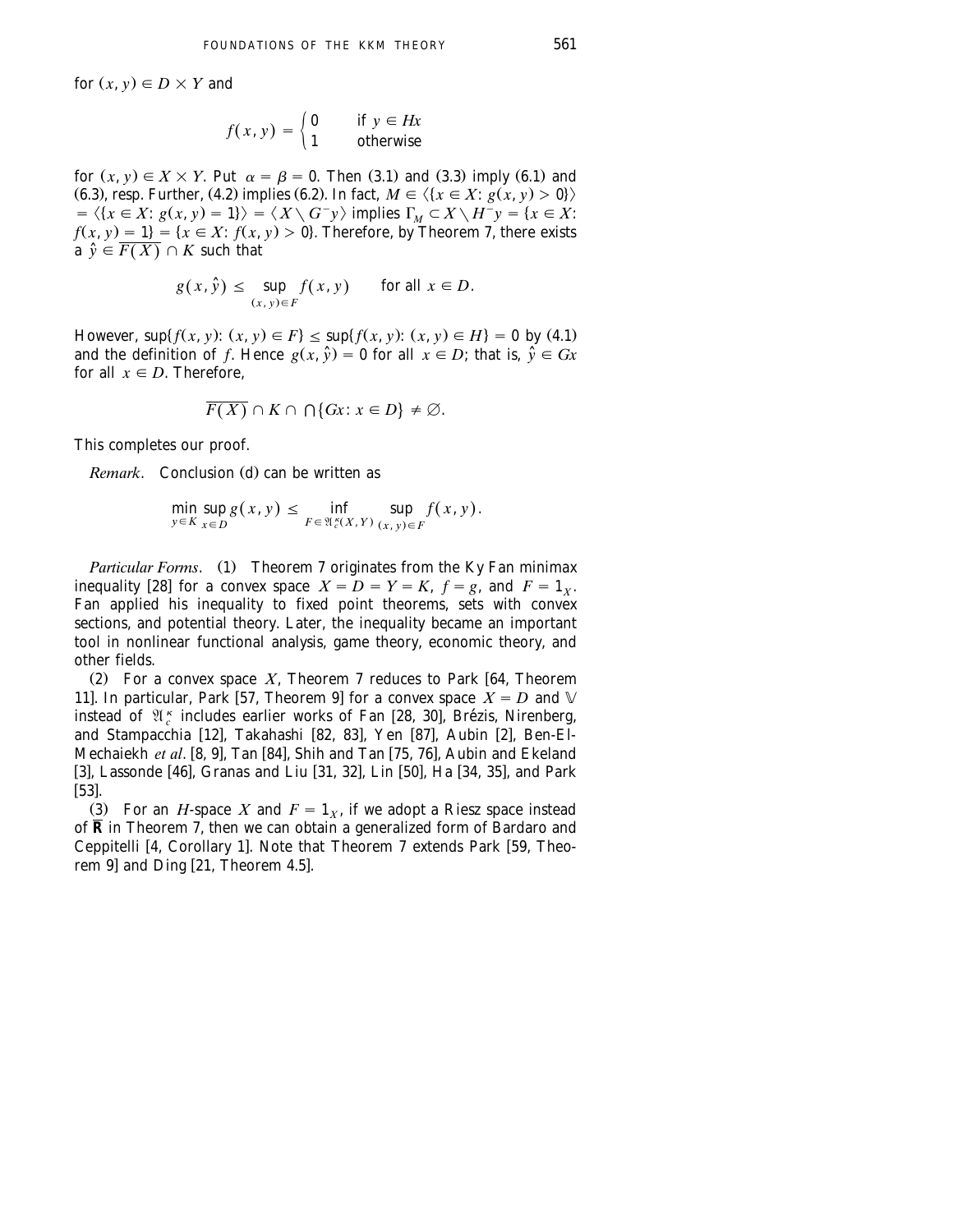The KKM theorem and the whole intersection theorem can be reformulated to minimax inequalities.

The following minimax inequality is equivalent to Theorem 3:

THEOREM 8. *Let*  $(X, D; \Gamma)$  *be a G-convex space, Y a Hausdorff space, K a nonempty compact subset of Y, and*  $F \in \mathfrak{A}_{c}^{\kappa}(X, Y)$ *. Let*  $\phi: D \times Y \to \mathbf{\overline{R}}$  *be an extended real-valued function and*  $\gamma \in \overline{\mathbf{R}}$  *such that* 

**(8.1)** for each  $x \in D$ ,  $\{y \in Y : \phi(x, y) \leq \gamma\}$  is compactly closed;

**(8.2)** for each  $N \in \langle D \rangle$  and  $y \in F(\Gamma_N)$ ,  $\min\{\phi(x, y): x \in N\} \leq \gamma$ ; *and*

Ž . 8.3 *either*

(i) there exists an  $M \in \langle D \rangle$  such that for each  $y \in Y \setminus K$ ,  $\phi(x, y) > \alpha$  *for some*  $x \in M$ ; *or* 

(ii) for each  $N \in \langle D \rangle$ , there exists a compact G-convex subset  $L_N$  of X containing N such that, for each  $y \in F(L_N) \setminus K$ , there exists an  $x \in L_N \cap D$  satisfying  $\phi(x, y) > y$ .

*Then* (a) there exists a  $\hat{y} \in \overline{F(X)} \cap K$  such that

$$
\phi(x,\hat{y}) \le \gamma \quad \text{for all } x \in D;
$$

*and* (b) *if*  $\gamma = \sup \{ \phi(x, y) : (x, y) \in F \}$ , then we have the minimax inequality

$$
\min_{y \in K} \sup_{x \in D} \phi(x, y) \leq \sup_{(x, y) \in F} \phi(x, y).
$$

*Proof of Theorem 8 using Theorem 3.* Let  $Gx = \{y \in Y: \phi(x, y) \leq \gamma\}$ for  $x \in D$ . Then (8.1) and (8.3) imply (3.1) and (3.3) clearly. We show that (8.2) implies (3.2). Suppose that there exists an  $N \in \langle D \rangle$  such that  $F(\Gamma_N) \not\subset G(N)$ . Choose a  $y \in F(\Gamma_N)$  such that  $y \notin G(N)$ , whence  $\phi(x, \Gamma_N)$  $y$ .  $\gamma$  for all  $x \in N$ . Then min  $\lim_{x \in N} \phi(x, y) \ge \gamma$ , which contradicts (8.2). Therefore, by Theorem 3, there exists a  $\hat{y} \in \overline{F(X)} \cap K$  such that  $\hat{y} \in Gx$ for all  $x \in D$ ; that is,  $\phi(x, \hat{y}) \leq \gamma$  for all  $x \in D$ . This completes the proof of (a). Note that (b) clearly follows from (a).

*Proof of Theorem* 3 *using Theorem* 8. Define  $\phi: D \times Y \rightarrow \mathbf{\overline{R}}$  by

$$
\phi(x, y) = \begin{cases} 0 & \text{if } y \in Gx \\ 1 & \text{otherwise} \end{cases}
$$

for  $(x, y) \in D \times Y$ . Put  $\gamma = 0$  in Theorem 8. Then (3.1) clearly implies  $(8.1)$ . We show that  $(3.2)$  implies  $(8.2)$ . In fact, suppose that there exist an  $N \in \langle D \rangle$  and a  $y \in F(\Gamma_N)$  such that min $\{\phi(x, y): x \in N\} > 0$ . Then  $y \notin Gx$  for all  $x \in N$ ; that is,  $F(\Gamma_N) \not\subset G(N)$ , which contradicts (3.2). Moreover,  $(3.3)$  implies  $(8.3)$ . Therefore, all of the requirements of Theo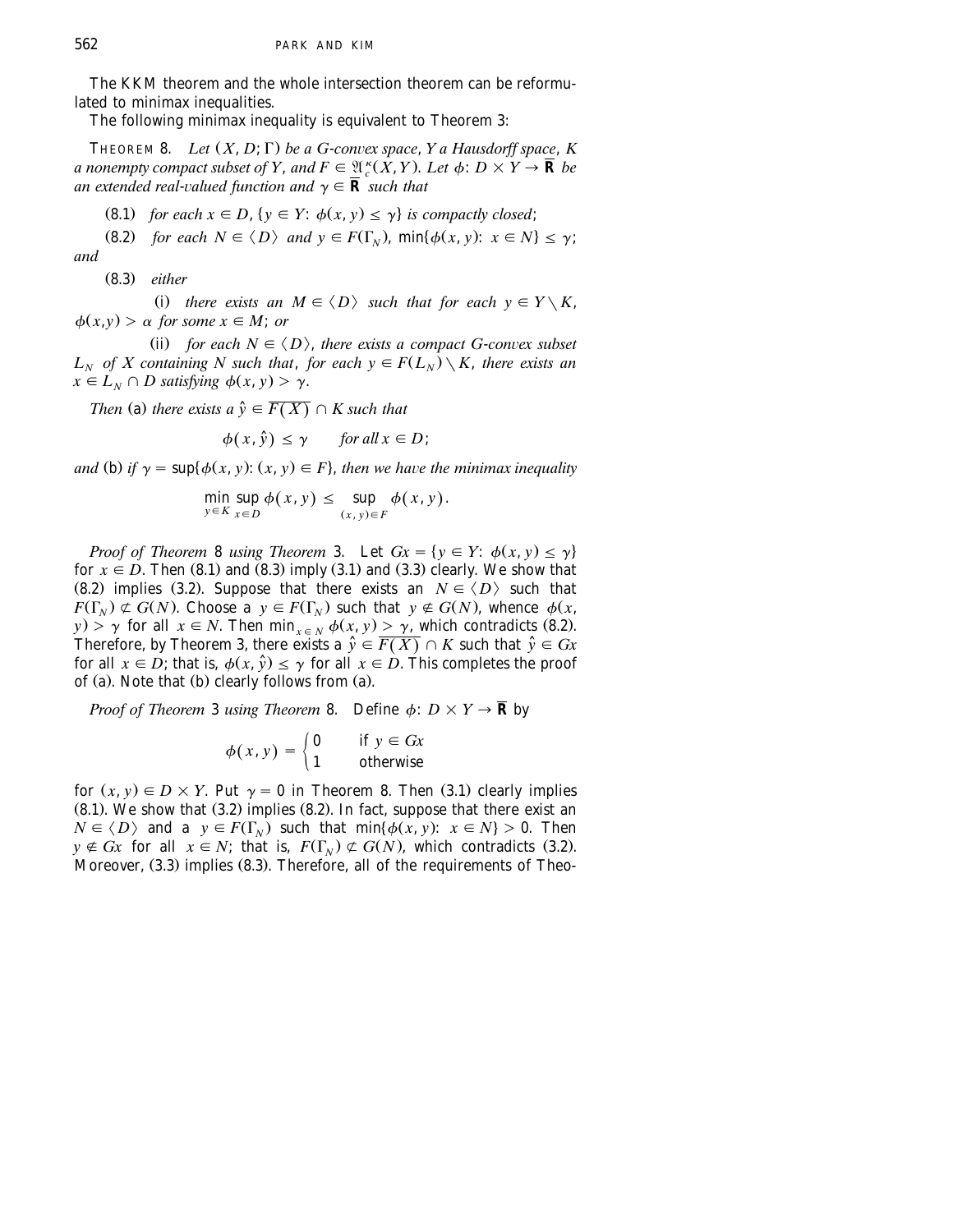rem 8 are satisfied. Hence, there exists a  $\hat{y} \in \overline{F(X)} \cap K$  such that  $\phi(x, \hat{y}) = 0$  for all  $x \in D$ ; that is,  $\hat{y} \in \bigcap \{Gx : x \in D\}$ . This completes our proof.

*Remark*. In the proof of the equivalency of Theorems 2 and 7 we used that  $(8.2)$  is equivalent to

 $(8.2)'$  the map  $x \mapsto Gx = \{y \in Y: \phi(x, y) \leq y\}$  satisfies Condition  $(3.2)$ .

For similar arguments, see Ding, Kim, and Tan [22] and Chang and Zhang  $[17]$ .

*Particular Forms.* (1) The first particular forms of Theorem 8 are due to Zhou and Chen [88, Theorem 2.11 and Corollary 2.13] for a convex space  $X = D = Y = K$  and  $F = 1<sub>X</sub>$ . Those results are applied to obtain a variation of the Ky Fan inequality, a saddle point theorem, and a quasivariational inequality.

(2) For a convex space *X*, Theorem 8 reduces to Park [64, Theorem  $121.$ 

(3) For an *H*-space *X* and  $F = 1<sub>x</sub>$ , Theorem 8 generalizes Park [60, Theorem 6].

# 7. GEOMETRIC OR SECTION PROPERTIES

In 1961, Fan [25] gave a "geometric" lemma which is the geometric equivalence of his version of the KKM theorem. In many of his works in the KKM theory, Fan actually based his arguments mainly on the geometric or section property of a convex space. We now deduce two geometric forms of Theorem 4. The first one is as follows:

THEOREM 9. *Let*  $(X, D; \Gamma)$  *be a G-convex space*, *Y a Hausdorff space*,  $F \in \mathfrak{A}_{\epsilon}^{\kappa}(X, Y), A \subset B \subset X \times Y,$  and  $C \subset D \times Y$ . Suppose that

 $(9.1)$  *for each*  $x \in D$ ,  $\{y \in Y : (x, y) \in C\}$  *is compactly closed in Y*;

(9.2) *for each*  $y \in F(X)$  *and*  $M \in \langle \{x \in D : (x, y) \notin C \} \rangle$ , we have  $\Gamma_M \subset \{x \in X : (x, y) \notin B\};\$ 

Ž . 9.3 *A contains the graph of F*; *and*

Ž . 9.4 *there exists a nonempty compact subset K of Y such that either*

 $(i)$   $\bigcap_{x \in M} \{y \in Y: (x, y) \in C\} \subset K$  for some  $M \in \langle D \rangle$ ; or

(ii) for each  $N \in \langle D \rangle$ , *a compact G-convex subset*  $L_N$  of X *containing N such that*  $F(L_N) \cap \bigcap_{x \in L_N \cap D} \{y \in Y: (x, y) \in C\} \subset K$ .

*Then there exists a*  $y_0 \in \overline{F(X)} \cap K$  *such that*  $D \times \{y_0\} \subset C$ .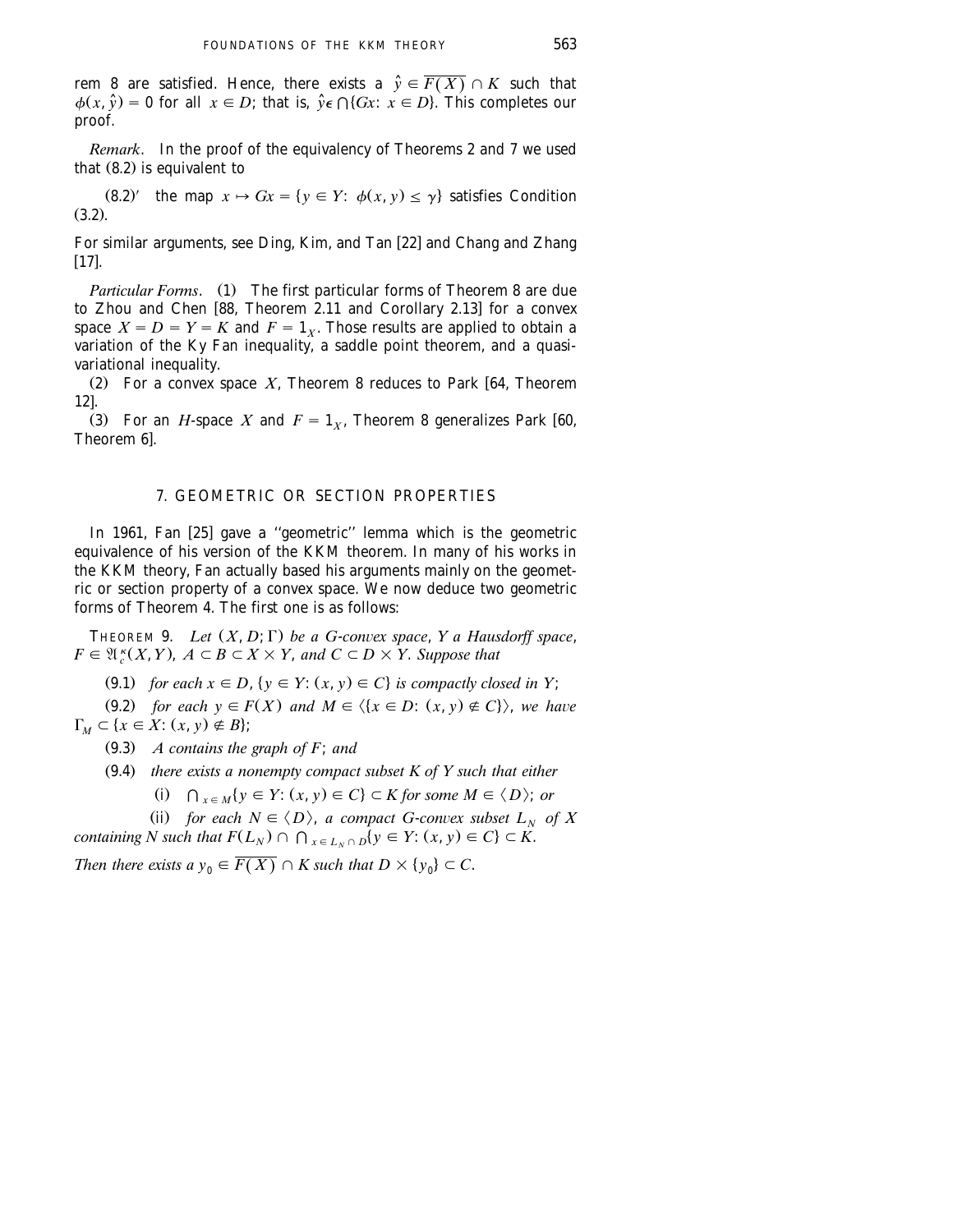*Proof of Theorem* 9 *using Theorem* 4. For each  $x \in D$ , let

$$
Gx = \{ y \in Y : (x, y) \in C \},
$$

which is compactly closed by (9.1). Moreover, for each  $x \in X$ , let  $Hx = \{y$  $\in$  *Y*:  $(x, y) \in B$ . Then  $A \subset B$ , (9.2), and (9.3) imply (4.1) and (4.2). Since  $(9.4)$  clearly implies  $(3.3)$ ,  $G$  satisfies all of the requirements of Theorem 4. Therefore, we have

$$
\overline{F(X)} \cap K \cap \bigcap \{Gx \colon x \in D\} \neq \emptyset.
$$

Hence, there exists a  $y_0 \in \overline{F(X)} \cap K$  such that  $y_0 \in \bigcap \{Gx : x \in D\}$ ; that is,  $D \times \{y_0\} \subset C$ .

*Particular Forms.* (1) The original form of Theorem 9 due to Fan [25] is the case for a convex subset  $\widetilde{X} = D = Y$  of a t.v.s.,  $A = B = C$ , and  $F = 1_x$ . Fan's geometric lemma has many applications, among which are fixed point theorems, theorems on minimax, existence of equilibrium points, extensions of monotone sets, a fundamental existence theorem in potential theory, variational inequalities, and many others.

(2) For a convex space  $X$ , Theorem 9 reduces to Park [64, Theorem 13], whose particular form [63, Theorem 12] for a convex space  $X = D$  and  $F \in \mathcal{V}(X, Y)$  extends earlier results of Fan [25, 27, 28]. Takahashi [82], Shih and Tan [76], Lin [50], Park [53, 57], Ha [34], Shioji [80], and Sehgal, Singh, and Whitfield [73].

 $(3)$  For an *H*-space *X*, Theorem 9 extends Chen [18, Theorem 1] and Ding  $[21,$  Theorem 4.1].

The following form of Theorem 9 is also widely used in the KKM theory:

THEOREM 10. *Let*  $(X, D; \Gamma)$  *be a G-convex space, Y a Hausdorff space,* K a nonempty compact subset of Y,  $F \in \mathfrak{A}^k(X,Y)$ ,  $B \subset A \subset X \times Y$ , and  $C \subset D \times Y$ . *Suppose that* 

(10.1) for each  $x \in D$ ,  $\{y \in Y : (x, y) \in C\}$  is compactly open in Y;

(10.2) *for each*  $y \in F(X)$  *and*  $M \in \langle \{x \in X : (x, y) \in C \} \rangle$ , *we have*  $\Gamma_M \subset \{x \in X : (x, y) \in B\};\$ 

(10.3) *for each*  $y \in \overline{F(X)} \cap K$ *, there exists an*  $x \in D$  *such that*  $(x, y)$  $\in C$ ; *and* 

Ž . 10.4 *either*

(i)  $\bigcap_{x \in M} \{y \in Y : (x, y) \notin C\} \subset K$  for some  $M \in \langle D \rangle$ ; or

(ii) for each  $N \in \langle D \rangle$ , there exists a compact G-convex subset

*L<sub>N</sub>* of *X* containing *N* such that  $F(L_N) \cap \bigcap_{x \in L_N \cap D} \{y \in Y : (x, y) \notin C\} \subset$ *K*.

*Then there exist an*  $x_0 \in X$  *and a*  $y_0 \in Fx_0$  *such that*  $(x_0, y_0) \in A$ .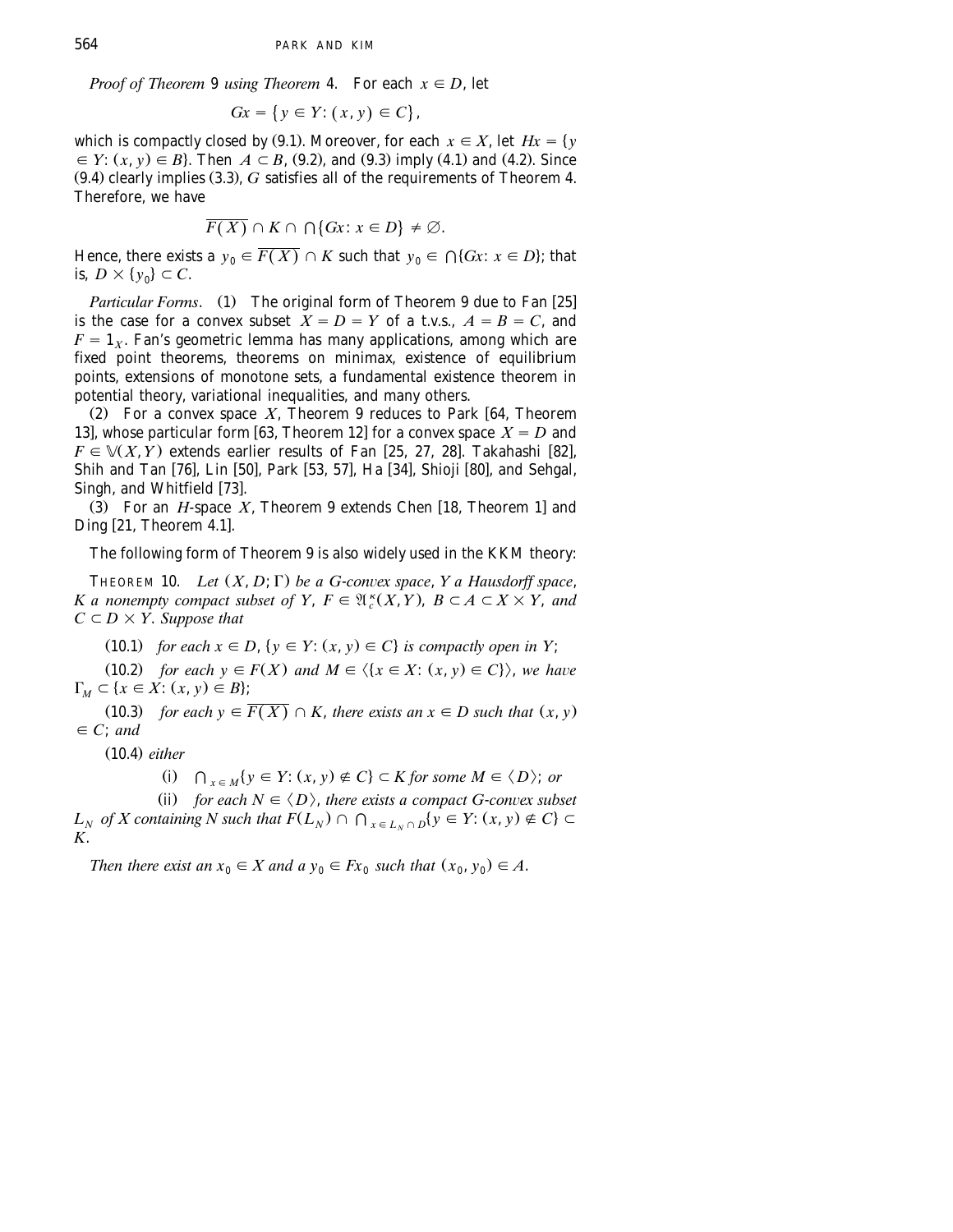*Proof of Theorem* 10 *using Theorem* 9. Consider Theorem 9 with the complements  $(A^c, B^c, C^c)$  instead of  $(A, B, C)$ . Then  $(9.1)$ ,  $(9.2)$ , and  $(9.4)$ are satisfied automatically. Since  $(10.3)$  is the negation of the conclusion of Theorem 9, we should have the negation of  $(9.3)$ . Therefore, the conclusion follows.

*Proof of Theorem* 1 *using Theorem* 10. Let  $A = B$  be the graph of *T* and *C* the graph of *S*. Then  $(1.1)$ – $(1.4)$  in Theorem 1 imply  $(10.1)$ – $(10.4)$ . Therefore, by Theorem 10, there exists an  $(x_0, y_0) \in F$  such that  $(x_0, y_0)$  $\in$  *A*; that is, *F* and *T* have a coincidence point.

Consequently, Theorems  $1-10$  are all equivalent to each other.

*Particular Forms.* (1) The origin of Theorem 10 goes back to Fan [28] for a convex subset  $X = D = Y = K$  of a t.v.s.,  $A = B = C$ , and  $F = 1<sub>x</sub>$ . This is equivalent to the Fan-Browder fixed point theorem  $[13-15]$ .

(24) For a convex space  $X$ , Theorem 10 reduces to Park [64, Theorem 14] and, for a convex space  $X = D$  and  $F \in V(X, Y)$ , to [63, Theorem 13], which extends earlier works of Fan  $[29]$ . Shih and Tan  $[76-79]$ , and Park  $[53, 55]$ .

#### 8. OPEN-VALUED VERSION OF KKM THEOREM

In order to obtain the finite intersection property for an open-valued KKM map, we need the following motivated by Shih  $[74,$  Theorem 1] and Park and Kim [66, Theorem 5]:

**LEMMA.** *Let*  $(X, D; \Gamma)$  *be a Hausdorff G-convex space,*  $D \in \langle X \rangle$ ,  $Y$  *a regular space, and F:*  $X \rightarrow Y$  *a compact-valued u.s.c. map. If G:*  $D \rightarrow Y$  *is an open-valued map such that* 

(1) for each  $J \in \langle D \rangle$ ,  $F(\Gamma_I) \subset G(J)$ ,

*then there is a closed-valued map H*:  $D \rightarrow Y$  *such that Hx*  $\subset$  *Gx for all x*  $\in$  *D and*

(2)  $F\phi_D(\Delta_I) \subset H(J)$  for each  $J \subset D$  where  $\Delta_I$  is the face of  $\Delta_n$ *corresponding to J and*  $\phi_D$  *a continuous map such that*  $\phi_D(\Delta_I) \subset \Gamma_I$ .

*Proof.* For any  $y \in G(D)$ , let

$$
H_{y} = \bigcap \{Gx \colon y \in Gx\};
$$

then  $H<sub>v</sub>$  is an open set in *Y* containing *y*. By the regularity of *Y*, there exists an open neighborhood  $U_v$  of y in Y such that

$$
y \in U_y \subset \overline{U}_y \subset H_y.
$$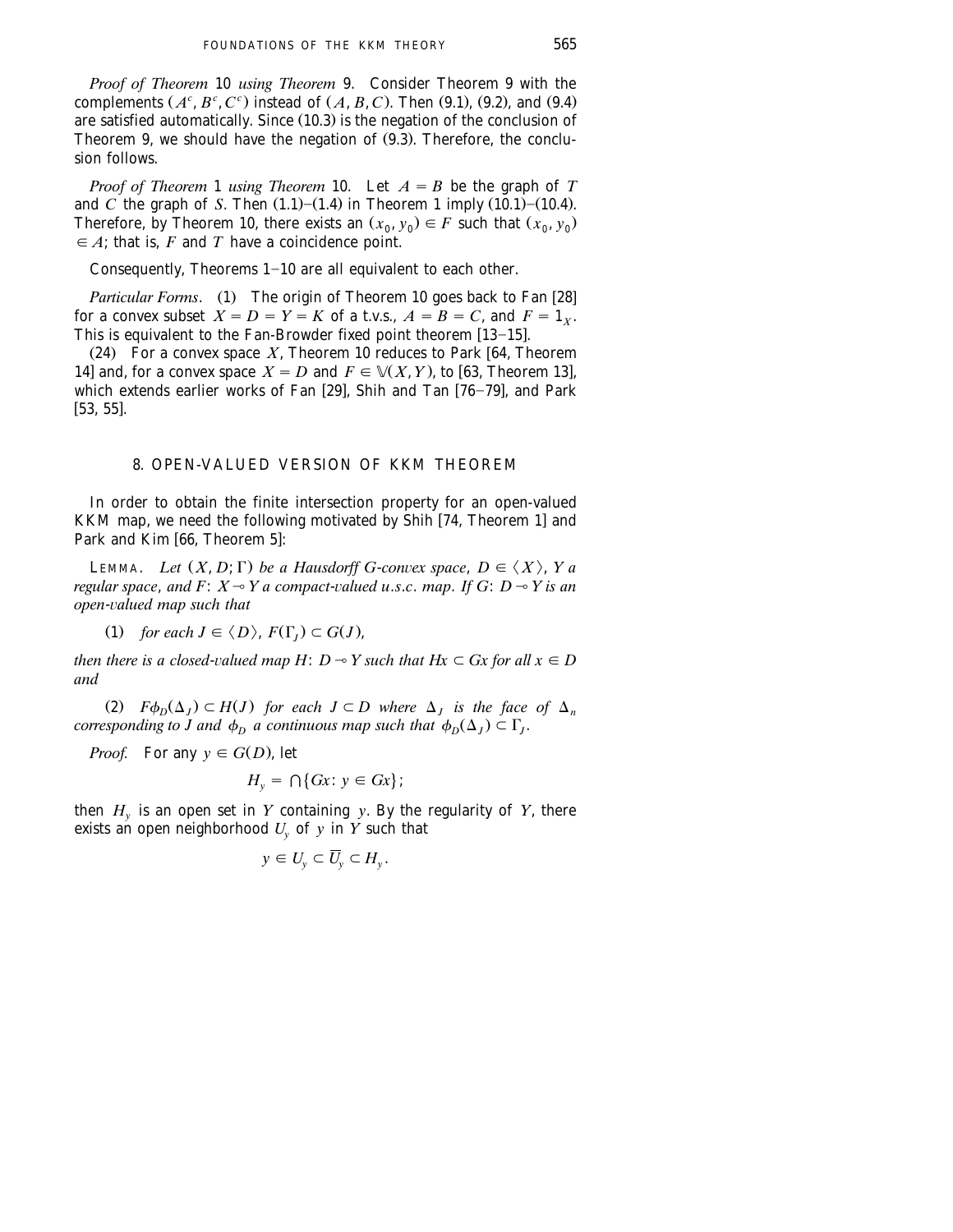Clearly, for any  $J \subset D$ , we have

$$
G(J) \subset \bigcup \big\{ U_y : y \in G(J) \big\}
$$

and so by (1),  $\{U_v : y \in G(J)\}$  is an open cover of  $F\phi_n(\Delta_i)$  because  $F\phi_D(\Delta_I) \subset F(\Gamma_I)$ . Since  $F\phi_D(\Delta_I)$  is compact, there exists a  $B_I \in \langle G(J) \rangle$ such that

$$
F\phi_D(\Delta_J) \subset \bigcup \big\{ U_y : y \in B_J \big\}.
$$

Let  $B = \bigcup \{B_i : J \subset D\}$ . Define  $H: D \rightarrow Y$  by

$$
Hx = \cup \left\{ \overline{U}_y : y \in B \cap Gx \right\}
$$

for each  $x \in D$ . Then *Hx* is closed in *Y* and  $Hx \subset Gx$  for each  $x \in D$ , since  $\overline{U}_y \subset H_y \subset Gx$  if  $y \in Gx$ . For each  $J \subset D$  and  $z \in F\phi_D(\Delta_J)$ , we have  $z \in U$  for some  $y \in B$ ,  $\subset G(J) \cap B$ ; that is,  $y \in Gx \cap B$  for some  $x \in J$ . Hence

$$
F\phi_D(\Delta_J)\subset H(J).
$$

This completes our proof.

The following is an open-valued version of the KKM theorem for *G*-convex spaces:

THEOREM 11. *Let*  $(X, D; \Gamma)$  *be a G-convex space*,  $Y$  *a*  $T_1$  *regular space*,  $F \in \mathfrak{A}_{c}^{k}(X, Y)$ , and  $G: D \rightarrow Y$  such that

- (1) for each  $x \in D$ , *Gx is open*; *and*
- (2) for any  $N \in \langle D \rangle$ ,  $\Gamma_N \subset F^+G(N)$ .

*Then*  $\{Gx : x \in D\}$  *has the finite intersection property.* 

*Proof.* Suppose that  $\bigcap \{ Gx : x \in M \} = \emptyset$  for some  $M \in \langle D \rangle$ . By Lemma, for each  $M \in \langle D \rangle$ , there exists a map *H*:  $M \rightarrow X$  with closed values such that  $Hx \subset (F^+G)x$  for each  $x \in M$  and Condition (2) in the Lemma holds. And so  $F(\Gamma_M) \cap \Gamma(Hx; x \in M) = \emptyset$ . Then for  $\tilde{F} \in$  $\mathfrak{A}_{\alpha}(\phi_M(\Delta_n), Y)$  such that  $\widetilde{F}_X \subset F_X$  for each  $x \in \phi_M(\Delta_n), \ \widetilde{F}\phi_M(\Delta_n) \subset$  $T(M) = Y$ , where  $|M| = n + 1$  and  $Tx = Y \setminus Hx$  for each  $x \in M$ . Let  $\{\lambda_i\}_{i=1}^{n+1}$  be the partition of unity subordinated to this cover  $\{Tx_i\}_{i=1}^{n+1}$  of the compact subset  $\tilde{F}\phi_M(\Delta_n)$  of *Y*. Define  $p: \tilde{F}\phi_M(\Delta_n) \to \Delta_n$  by

$$
py = \sum_{i=1}^{n+1} \lambda_i(y) e_i = \sum_{i \in N_y} \lambda_i(y) e_i
$$

for  $y \in \tilde{F}\phi_M(\Delta_n)$  where  $i \in N_v \Leftrightarrow \lambda_i(y) \neq 0 \Rightarrow y \in Tx_i$ .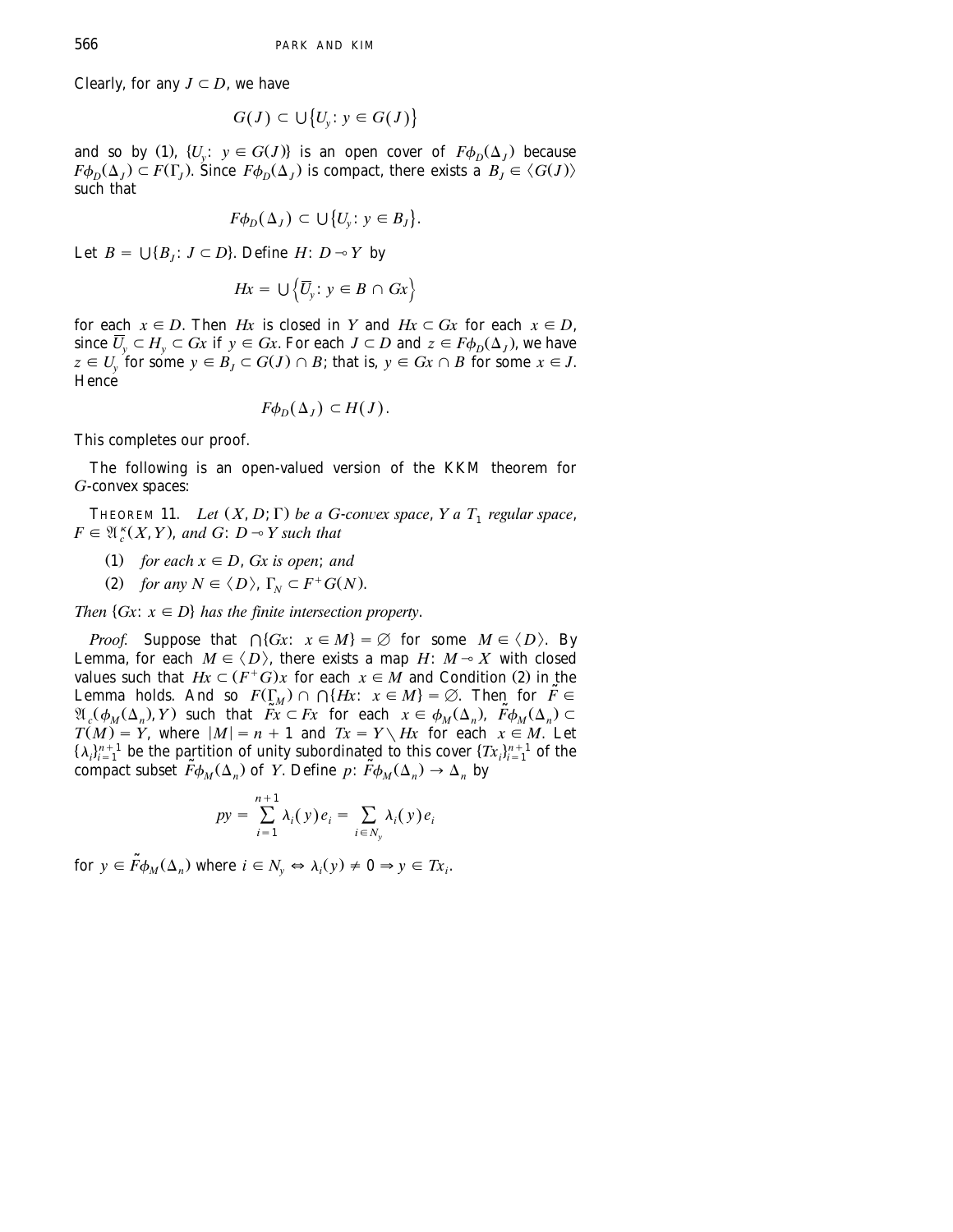Then  $p\tilde{F}\phi_M \in \mathfrak{A}_c(\Delta_n, \Delta_n)$  has a fixed point  $z_0 \in \Delta_n$ ; that is,  $z_0 \in$  $(p\widetilde{F}\phi_M)z_0$ . So there is a  $y_0 \in (\widetilde{F}\phi_M)z_0$  such that  $py_0 = z_0$  and  $y_0 \in \widetilde{F}x_0$ where  $x_0 = \phi_M z_0$ . If  $i \in N_{y_0}$ , then  $y_0 \in Tx_i$ , and

$$
y_0 \in \tilde{F}x_0 \cap \bigcap \{Tx_i : i \in N_{y_0}\} \neq \varnothing.
$$

So  $\tilde{F}\phi_M(\Delta_{N_{y_0}}) \cap \bigcap \{Tx: x \in N_{y_0}\} \neq \emptyset$ , and hence  $F\phi_M(\Delta_{N_{y_0}}) \not\subset H(N_{y_0})$ , where  $\Delta_{N_{y_0}}$  is the face of  $\Delta_n$  corresponding to  $N_{y_0}$ . This contradiction completes our proof.

*Remark.* If *F* is a continuous single-valued map, then the  $T_1$  regularity of *Y* is not necessary. Compare with Park [59, Theorem 14].

*Particular Forms.* (1) The origin of Theorem 11 is due to Kim [41] for a convex subset  $X = Y$  of a t.v.s. and  $F = 1<sub>x</sub>$ .

(2) For a convex space  $X$ , Theorem 11 reduces to Park [64, Corollary 3], which includes earlier results of Kim  $[41, 42]$ , Park  $[63,$  Theorem 10], and Lassonde [48, Theorem 1].

(3) for *H*-spaces, Theorem 11 reduces to Park and Kim [66, Theorem 6.

#### **REFERENCES**

- 1. G. Allen, Variational inequalities, complementary problems, and duality theorems, *J. Math. Anal. Appl.* **58** (1977), 1-10.
- 2. J.-P. Aubin, ''Mathematical Methods of Game and Economic Theory,'' North-Holland, Amsterdam, 1979.
- 3. J.-P. Aubin and I. Ekeland, ''Applied Nonlinear Analysis,'' Wiley, New York, 1984.
- 4. C. Bardaro and R. Ceppitelli, Some further generalizations of Knaster-Kuratowski-Mazurkiewicz theorem and minimax inequalities, *J. Math. Anal. Appl.* **132** (1988), 484-490.
- 5. C. Bardaro and R. Ceppitelli, Applications of the generalized Knaster-Kuratowski-Mazurkiewicz theorem to variational inequalities, *J. Math. Anal. Appl.* **137** (1989), 46-58.
- 6. C. Bardaro and R. Ceppitelli, Fixed point theorems and vector-valued minimax theorems, *J. Math. Anal. Appl.* **146** (1990), 363-373.
- 7. H. Ben-El-Mechaiekh, Note on a class of set-valued maps having continuous selections, *in* "Fixed Point Theory and Applications" (M. A. Théra and J.-B. Baillon, Eds.), pp. 33-43, Longman, Essex, 1991.
- 8. H. Ben-El-Mechaiekh, P. Deguire, and A. Granas, Une alternative non lineaire en ´ analyse convexe et applications, *C. R. Acad. Sci. Paris* **295** (1982), 257-259.
- 9. H. Ben-El-Mechaiekh, P. Deguire, and A. Granas, Points fixes et coincidences pour les applications multivoque, I, *C. R. Acad. Sci. Paris* **295** (1982), 337-340; II, 381-384.
- 10. H. Ben-El-Mechaiekh and A. Idzik, A Leray-Schauder type theorem for approximable maps, *Proc. Amer. Math. Soc.* **122** (1994), 105-109.
- 11. R. Bielawski, Simplicial convexity and its applications, *J. Math. Anal. Appl.* **127** (1987),  $155 - 171.$
- 12. H. Brézis, L. Nirenberg, and G. Stampacchia, A remark on Ky Fan's minimax principle, *Boll. Un. Mat. Ital.* **6** (1972), 293-300.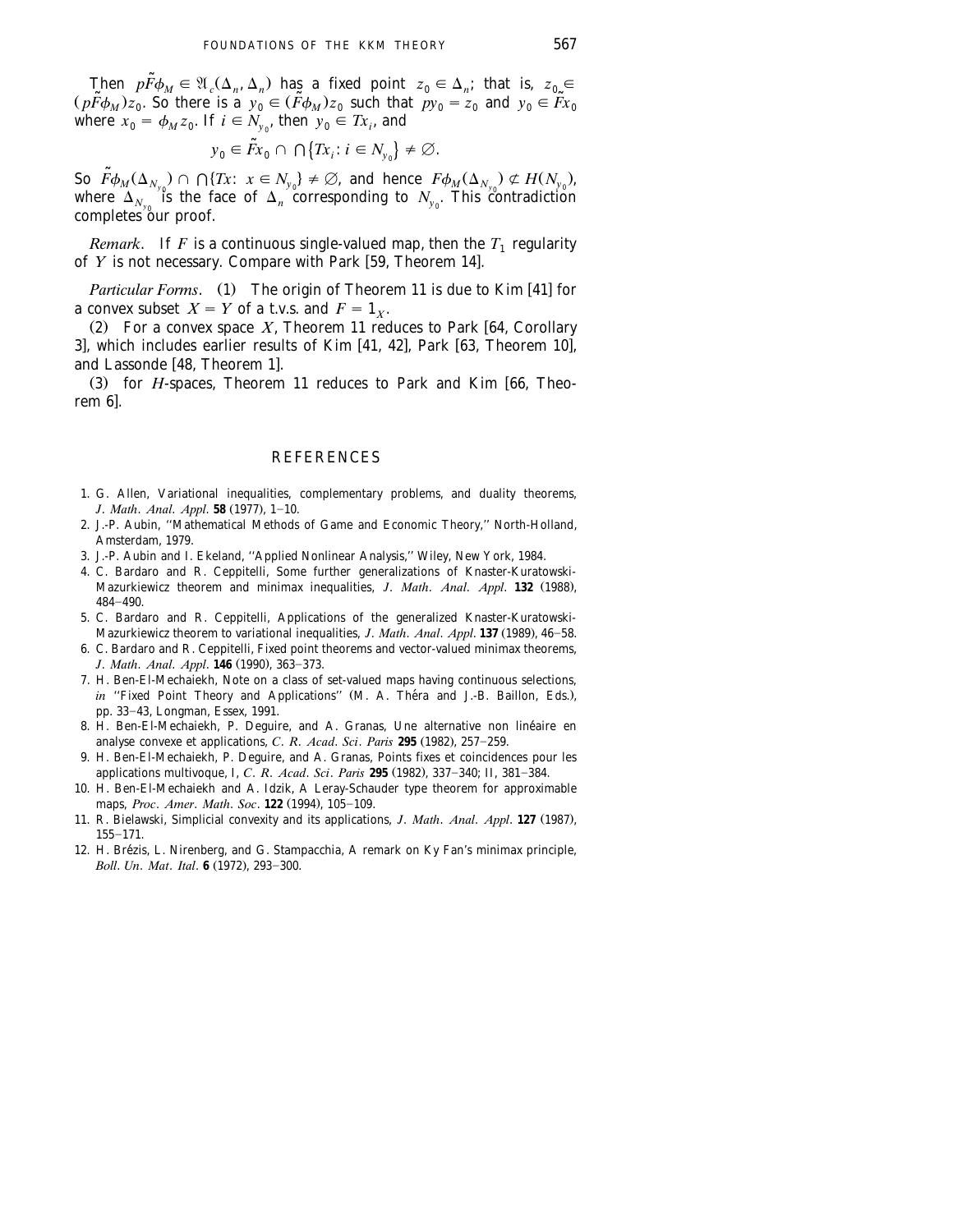- 13. F. E. Browder, The fixed point theory of multi-valued mappings in topological vector spaces, *Math. Ann.* **177** (1968), 283-301.
- 14. F. E. Browder, On a sharpened form of the Schauder fixed-point theorem, *Proc*. *Nat*. *Acad. Sci. U.S.A.* **74** (1977), 4749-4751.
- 15. F. E. Browder, Coincidence theorems, minimax theorems, and variational inequalities, *Contemp. Math.* **26** (1984), 67-80.
- 16. S. Y. Chang, A generalization of KKM principle and its applications, *Soochow*. *J*. *Math*. **15** (1989), 7-17.
- 17. S. Chang and Y. Zhang, Generalized KKM theorem and variational inequalities, *J*. *Math*. *Anal. Appl.* **159** (1991), 208-223.
- 18. G.-Y. Chen, A generalized section theorem and a minimax inequality for a vector-valued mapping, *Optimization* **22** (1991), 745-754.
- 19. P. Deguire, Quelques inégalités abstraites, in "Fixed Point Theory and Applications" (M. A. Théra and J.-B. Baillons, Eds.), pp. 101-110, Longman, Essex, 1991.
- 20. P. Deguire and A. Granas, Sur une certaine alternative non-linéaire en analyse convexe, *Studia Math.* **83** (1986), 127-138.
- 21. X.-P. Ding, New generalizations of an *H*-KKM type theorem and their applications, *Bull*. *Austral. Math. Soc.* **48** (1993), 451-464.
- 22. X.-P. Ding, W. K. Kim, and K.-K. Tan, A new minimax inequality on *H*-spaces with applications, *Bull. Austral. Math. Soc.* 41 (1990), 457-473.
- 23. X.-P. Ding and K.-K. Tan, Matching theorems, fixed point theorems, and minimax inequalities without convexity, *J. Austral. Math. Soc.* 49 (1990), 111-128.
- 24. J. Dugundji and A. Granas, KKM-maps and variational inequalities, *Ann*. *Scuola Norm*. *Sup. Pisa* **5** (1978), 679-682.
- 25. K. Fan, A generalization of Tychonoff's fixed point theorem, Math. Ann. 142 (1961),  $305 - 310.$
- 26. K. Fan, Applications of a theorem concerning sets with convex sections, *Math*. *Ann*. **163**  $(1966)$ ,  $189-203$ .
- 27. K. Fan, Extensions of two fixed point theorems of F. E. Browder, *Math. Z.* 112 (1969),  $234 - 240.$
- 28. K. Fan, A minimax inequality and applications, *in* "Inequalities III" (O. Shisha, Ed.) pp. 103-113, Academic Press, New York, 1972.
- 29. K. Fan, Fixed-point and related theorems for noncompact convex sets, *in* ''Game Theory and Related Topics" (O. Moeshlin and D. Pallaschke, Eds.), pp. 151-156, North-Holland, Amsterdam, 1979.
- 30. K. Fan, Some properties of convex sets related to fixed point theorems, *Math*. *Ann*. **266**  $(1984)$ , 519-537.
- 31. A. Granas and F.-C. Liu, Théorèmes du minimax, C. *R. Acad. Sci. Paris* 298 (1984), 329-332.
- 32. A. Granas and F.-C. Liu, Coincidences for set-valued maps and minimax inequalities, *J. Math. Pures Appl.* **65** (1986), 119-148.
- 33. J. Guillerme, Les inégalités "Inf-Sup  $\leq$  Sup-Inf," *in* "Fixed Point Theory and Applications" (M. A. Théra and J.-B. Baillon, Eds.), pp. 193-214, Longman, Essex, 1991.
- 34. C.-W. Ha, Minimax and fixed point theorems, Math. Ann. 248 (1980), 73-77.
- 35. C.-W. Ha, On a minimax inequality of Ky Fan, Proc. Amer. Math. Soc. 99 (1987), 680-682.
- 36. C. D. Horvath, Points fixes et coincidences pour les applications multivoques sans convexité, *C. R. Acad. Sci. Paris* 296 (1983), 403-406.
- 37. C. D. Horvath, Some results on multivalued mappings and inequalities without convexity, *in* "Nonlinear and Convex Analysis-Proc. in Honor of Ky Fan" (B.-L. Lin and S. Simons, Eds.), pp. 99-106, Dekker, New York, 1987.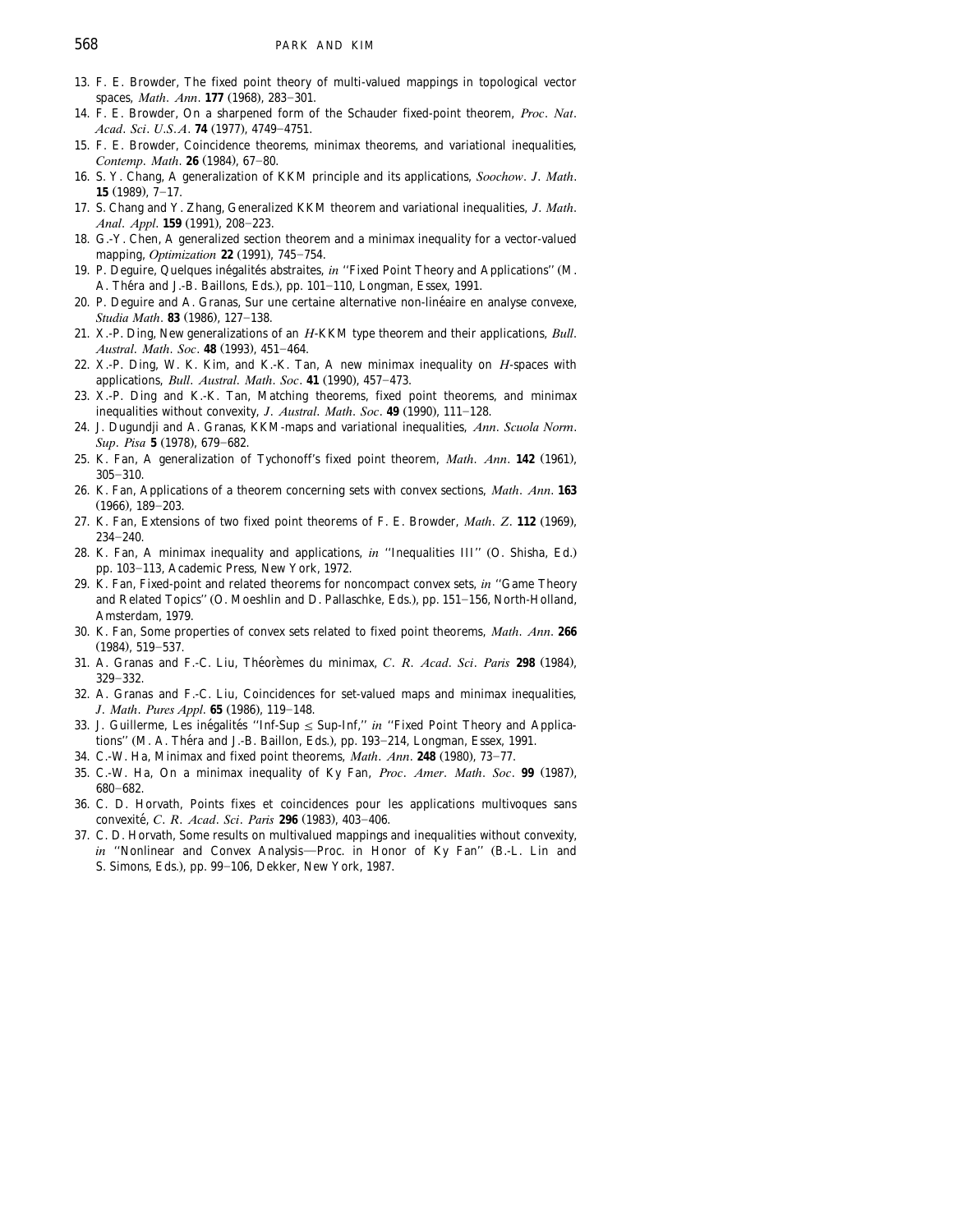- 38. C. D. Horvath, Contractibility and generalized convexity, *J. Math. Anal. Appl.* 156 (1991).  $341 - 357.$
- 39. I. S. Iohvidov, On a lemma of Ky Fan generalizing the fixed point principle of A. N. Tihonov, *Soviet Math. Dokl.* **5** (1964), 1523-1526.
- 40. I. Joó, On some convexities, Acta Math. *Hungar*. **54** (1989), 163-172.
- 41. W. K. Kim, Some applications of the Kakutani fixed point theorem, *J*. *Math*. *Anal*. *Appl*. **121** (1987), 119-122.
- 42. W. K. Kim, Some intersection theorems of the KKM-maps, *Bull*. *Korean Math*. *Soc*. **24**  $(1987), 139-144.$
- 43. B. Knaster, K. Kuratowski, and S. Mazurkiewicz, Ein Beweis des Fixpunktsatzes für *n*-dimensionale Simplexe, *Fund. Math.* **14** (1929), 132-137.
- 44. H.-M. Ko and K.-K. Tan, A coincidence theorem with applications to minimax inequalities and fixed point theorems, *Tamkang J. Math*. 17 (1986), 37-45.
- 45. H. Komiya, Convexity on a topological space, *Fund. Math.* **111** (1981), 107-113.
- 46. M. Lassonde, On the use of KKM multifunctions in fixed point theory and related topics, *J. Math. Anal. Appl.* **97** (1983), 151-201.
- 47. M. Lassonde, Fixed points for Kakutani factorizable multifunctions, *J*. *Math*. *Anal*. *Appl*. **152** (1990), 46-60.
- 48. M. Lassonde, Sur le principe KKM, *C. R. Acad. Sci. Paris* 310 (1990), 573-576.
- 49. M. Lassonde, Reduction du cas multivoque au cas univoque dans les problemes de ´ ` coincidence, *in* "Fixed Point Theory and Applications" (M. A. Théra and J.-B. Baillon, Eds.), pp. 293-302, Longman, Essex, 1991.
- 50. T.-C. Lin, Convex sets, fixed points, variational and minimax inequalities, *Bull*. *Austral*. *Math. Soc.* **34** (1986), 107-117.
- 51. F.-C. Liu, On a form of KKM principle and SupInfSup inequalities of von Neumann and of Ky Fan type, *J. Math. Anal. Appl.* **155** (1991), 420-436.
- 52. E. Michael, Convex structures and continuous selections, *Canad. J. Math.* 11 (1959),  $556 - 575.$
- 53. S. Park, Generalized Fan-Browder fixed point theorems and their applications, *in* "Collection of Papers Dedicated to J. G. Park," pp. 51-77, Jeunpook National University, Jeunju, 1989.
- 54. S. Park, Generalizations of Ky Fan's matching theorems and their applications, *J*. *Math*. *Anal. Appl.* **141** (1989), 164-176.
- 55. S. Park, Generalizations of Ky Fan's matching theorems and their applications, II, *J. Korean Math. Soc.* **28** (1991), 275-283.
- 56. S. Park, Fixed point theory of multifunctions in topological vector spaces, *J*. *Korean Math*. *Soc.* **29** (1992), 191-208.
- 57. S. Park, Some coincidence theorems on acyclic multifunctions and applications to KKM theory, *in* "Fixed Point Theory and Applications" (K.-K. Tan, Ed.), pp. 248-277, World Scientific, River Edge, New Jersey, 1992.
- 58. S. Park, Some coincidence theorems on acyclic multifunctions and applications to KKM theory, II, in "Lecture Note Series," Vol. 3, pp. 103-120, Global Analysis Research Center, Seoul National University, Seoul, 1992.
- 59. S. Park, On the KKM type theorems on spaces having certain contractible subsets, *Kyungpook Math. J.* **32** (1992), 607-628.
- 60. S. Park, On minimax inequalities on spaces having certain contractible subsets, *Bull*. *Austral. Math. Soc.* 47 (1993), 25-40.
- 61. S. Park, Fixed point theory of multifunctions in topological vector spaces, II, *J*. *Korean Math. Soc.* **30** (1993), 413-431.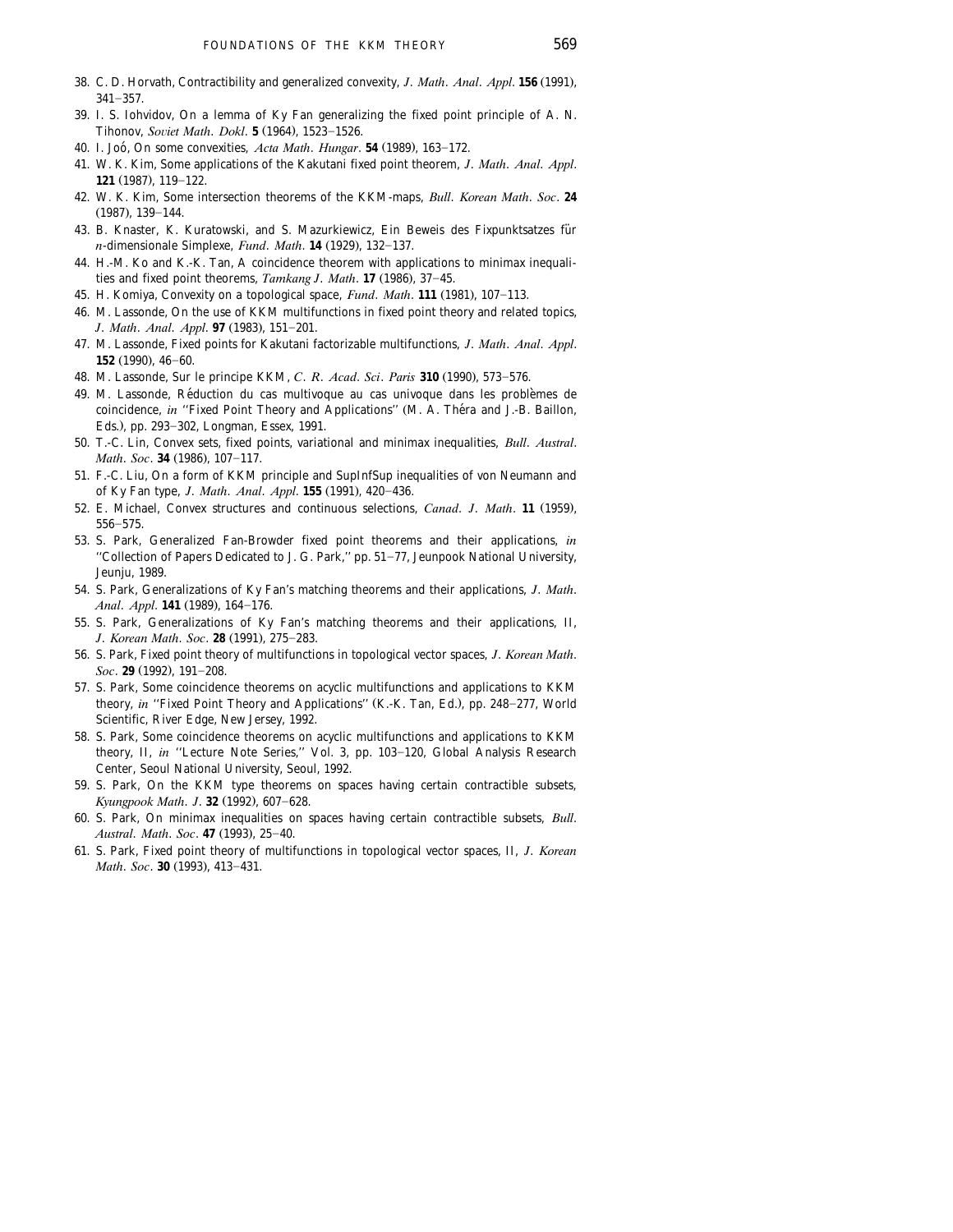- 62. S. Park, Fixed points of acyclic maps on topological vector spaces, *in* ''Proc. of 1st World Contress of Nonlinear Analysts, 1992," (V. Lakshimikantham, Ed.), pp. 2171-2177, de Gruyter, Berlin, 1996.
- 63. S. Park, A unified approach to generalizations of the KKM type theorems related to acyclic maps, *Numer*. *Funct. Anal. Optim.* **15** (1994), 105-119.
- 64. S. Park, Foundations of the KKM theory via coincidences of composites of upper semicontinuous maps, *J. Korean Math. Soc.* **31** (1994), 493-519.
- 65. S. Park, Best approximation theorems for composites of upper semicontinuous maps, *Bull. Austral. Math. Soc.* **51** (1995), 263-272.
- 66. S. Park and H. Kim, Coincidences of composites of u.s.c. maps of *H*-spaces and applications, *J. Korean Math. Soc.* **32** (1995), 251-264.
- 67. S. Park and H. Kim, Admissible classes of multifunctions on generalized convex spaces, *Proc. Coll. Natur. Sci. Seoul Nat. Univ.* **18** (1993). 1-21.
- 68. S. Park and H. Kim, Coincidence theorems of admissible maps on generalized convex spaces, *J. Math. Anal. Appl.* **197** (1996), 173-187.
- 69. S. Park, S. P. Singh, and B. Watson, Some fixed point theorems for composites of acyclic maps, Proc. Amer. Math. Soc. 121 (1994), 1151-1158.
- 70. L. Pasicki, Three fixed point theorems, *Bull. Acad. Polon. Sci.* **28** (1980), 173-175.
- 71. L. Pasicki, Retracts in metric spaces, *Proc. Amer. Math. Soc.* **78** (1980), 595-600.
- 72. L. Pasicki, A fixed point theory for multi-valued mappings, *Proc*. *Amer*. *Math*. *Soc*. **83**  $(1981)$ , 781-789.
- 73. V. M. Sehgal, S. P. Singh, and J. H. M. Whitfield, KKM-maps and fixed point theorems, *Indian J. Math.* **32** (1990), 289-296.
- 74. M.-H. Shih, Covering properties of convex sets, *Bull. London Math. Soc.* 18 (1986),  $57 - 59.$
- 75. M.-H. Shih and K.-K. Tan, A further generalization of Ky Fan's minimax inequality and its application, *Studia Math.* **78** (1983), 279-287.
- 76. M.-H. Shih and K.-K. Tan, The Ky Fan minimax principle, sets with convex sections, and variational inequalities, *in* ''Differential Geometry, Calculus of Variations and Their Applications" (G. M. Rassias and T. M. Rassias, Eds.), pp. 471-481, Dekker, New York, 1985.
- 77. M.-H. Shih and K.-K. Tan, Minimax inequalities and applications, *Contemp*. *Math*. **54**  $(1986), 45-63.$
- 78. M.-H. Shih and K.-K. Tan, Shapley selections and covering theorems of simplexes, *in* "Nonlinear and Convex Analysis—Proc. in Honor of Ky Fan" (B.-L. Lin and S. Simons, Eds.), pp. 245-251, Dekker, New York, 1987.
- 79. M.-H. Shih and K.-K. Tan, A geometric property of convex sets with appllications to minimax type inequalities and fixed point theorems, *J. Austral. Math. Soc.* 45 (1988), 169-183.
- 80. N. Shioji, A further generalization of the Knaster-Kuratowski-Mazurkiewicz theorem, *Proc. Amer. Math. Soc.* **111** (1991), 187-195.
- 81. E. Sperner, Neuer Beweis für die Invarianz der Dimensionszahl und des Gebietes, Abh. *Math. Sem. Univ. Hamburg* 6 (1928), 265-272.
- 82. W. Takahashi, Nonlinear variational inequalities and fixed point theorems, *J*. *Math*. *Soc*. *Japan* 28 (1976), 168-181.
- 83. W. Takashasi, Fixed point, minimax, and Hahn-Banach theorems, *Proc*. *Sympos*. *Pure Math.* 45 (1986), 419-427.
- 84. K.-K. Tan, Comparison theorems on minimax inequalities, variational inequalities, and fixed point theorems, *J. London Math. Soc.* **28** (1983), 555-562.